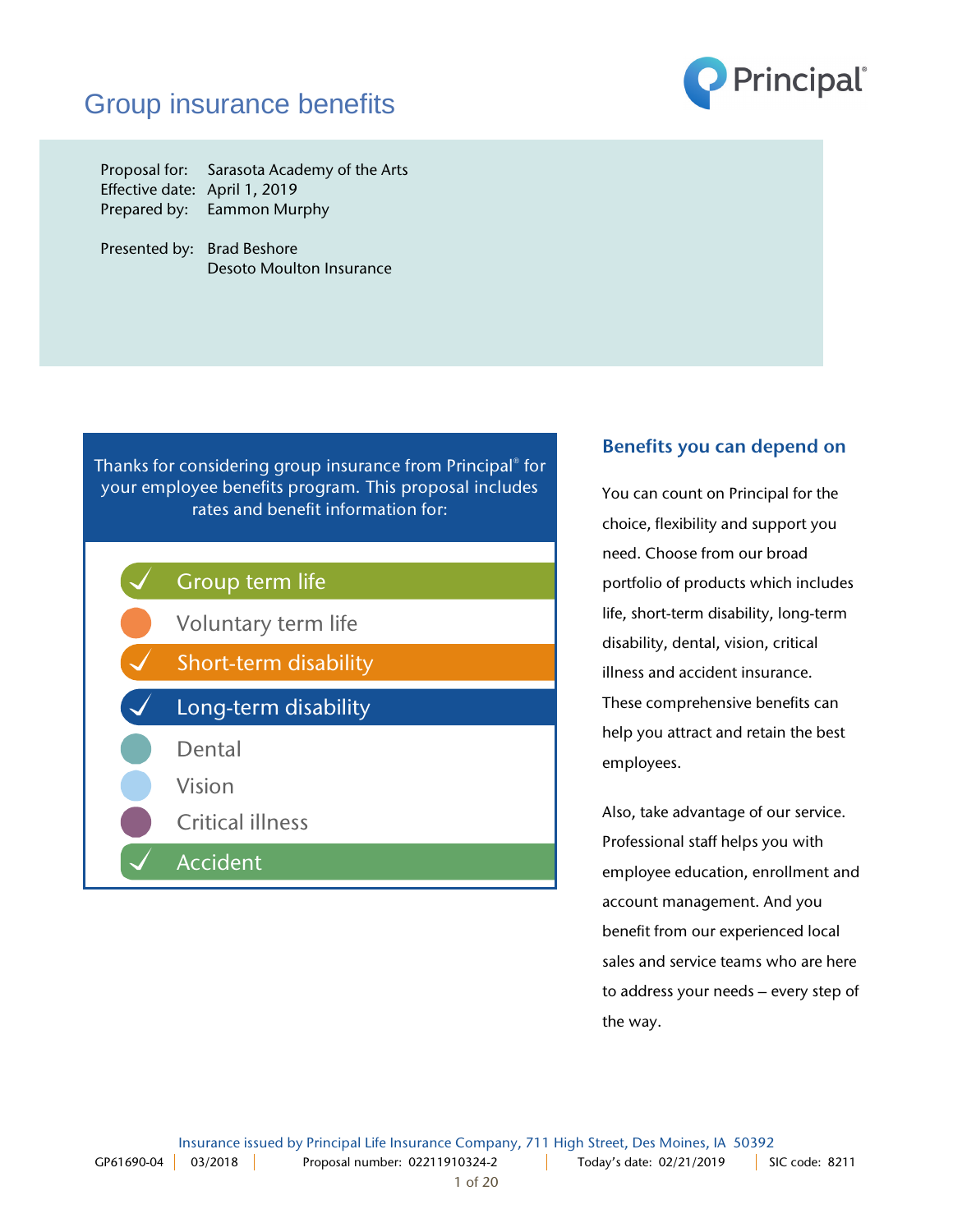Rates

Sarasota Academy of the Arts



| <b>Group term life</b>                                                           |                                 |           |       |                                  |                                 |
|----------------------------------------------------------------------------------|---------------------------------|-----------|-------|----------------------------------|---------------------------------|
|                                                                                  | <b>Employee</b><br>monthly rate | Volume    | Lives | <b>Estimated</b><br>monthly cost | <b>Estimated</b><br>annual cost |
| <b>Group term life</b>                                                           | \$.231<br>(per \$1,000)         | \$496,000 | 27    | \$114.58                         | \$1,374.96                      |
| <b>AD&amp;D</b>                                                                  | \$.016<br>(per \$1,000)         | \$496,000 | 27    | \$7.94                           | \$95.28                         |
| <b>Total</b>                                                                     |                                 |           |       | \$122.52                         | \$1,470.24                      |
| Rate guarantee: two years, unless volume increases or decreases by more than 25% |                                 |           |       |                                  |                                 |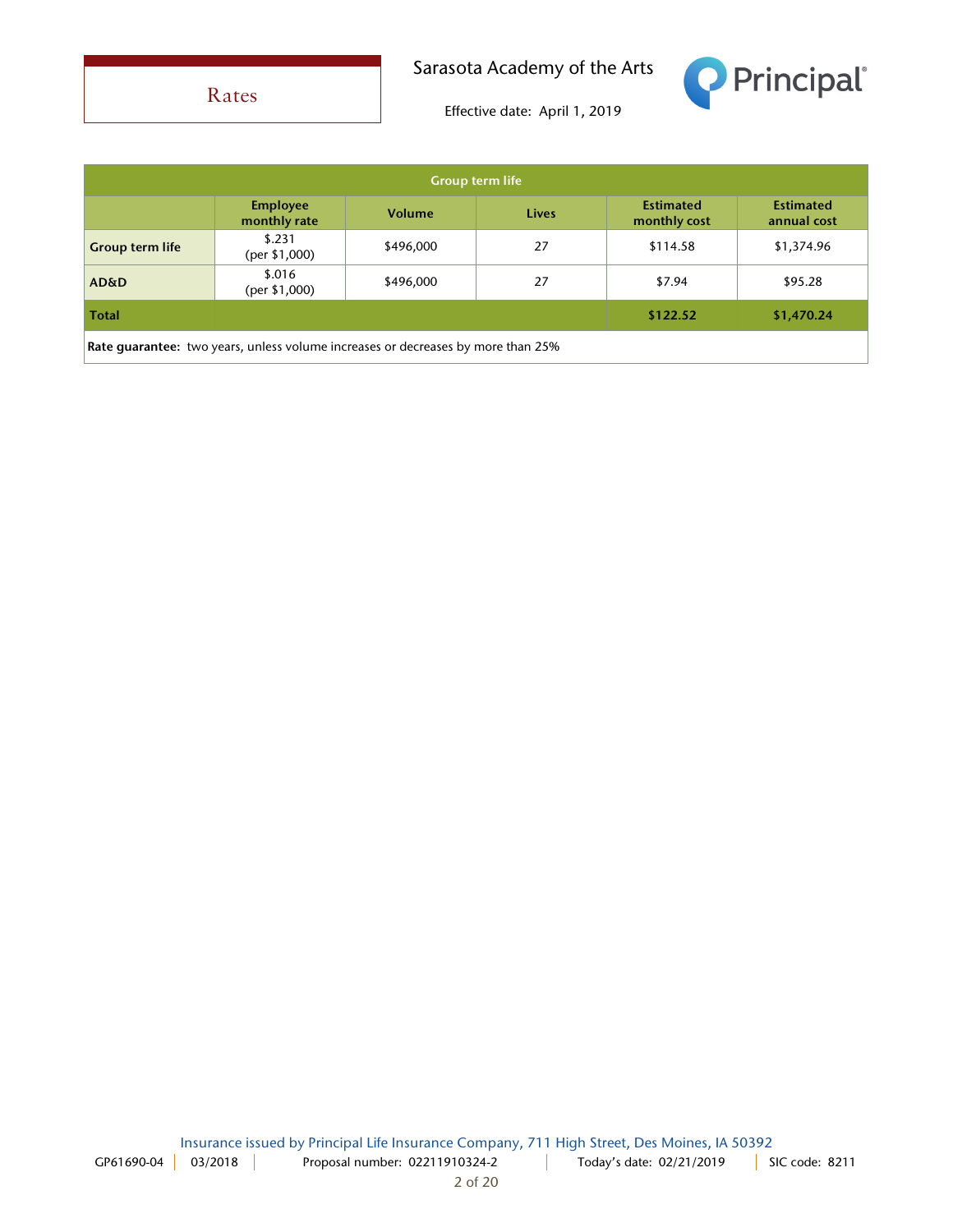

Effective date: April 1, 2019

The volume, lives, monthly costs and annual costs will be determined upon final enrollment.

| <b>Voluntary long-term disability</b><br>% of CME <sup>1</sup>                                                                     |                     |  |
|------------------------------------------------------------------------------------------------------------------------------------|---------------------|--|
| Age                                                                                                                                | <b>Monthly rate</b> |  |
| 24 & under                                                                                                                         | \$.09               |  |
| $25 - 29$                                                                                                                          | \$.16               |  |
| $30 - 34$                                                                                                                          | \$.35               |  |
| $35 - 39$                                                                                                                          | \$.21               |  |
| $40 - 44$                                                                                                                          | \$.46               |  |
| $45 - 49$                                                                                                                          | \$.79               |  |
| $50 - 54$                                                                                                                          | \$.82               |  |
| $55 - 59$                                                                                                                          | \$1.08              |  |
| $60 - 64$                                                                                                                          | \$.95               |  |
| $65 - 69$                                                                                                                          | \$.70               |  |
| 70 & over                                                                                                                          | \$.56               |  |
| Rate guarantee: two years, unless covered monthly earnings increase or decrease by more than 25% since the last policy anniversary |                     |  |

Covered monthly earnings

| <b>Voluntary short-term disability</b><br>per \$10 of weekly benefit                                                              |                     |  |
|-----------------------------------------------------------------------------------------------------------------------------------|---------------------|--|
| Age                                                                                                                               | <b>Monthly rate</b> |  |
| 24 & under                                                                                                                        | \$.71               |  |
| $25 - 29$                                                                                                                         | \$.84               |  |
| $30 - 34$                                                                                                                         | \$.92               |  |
| $35 - 39$                                                                                                                         | \$.07               |  |
| $40 - 44$                                                                                                                         | \$.12               |  |
| $45 - 49$                                                                                                                         | \$.18               |  |
| $50 - 54$                                                                                                                         | \$.19               |  |
| $55 - 59$                                                                                                                         | \$.22               |  |
| $60 - 64$                                                                                                                         | \$.22               |  |
| $65 - 69$                                                                                                                         | \$.29               |  |
| 70 & over                                                                                                                         | \$.29               |  |
| Rate guarantee: two years, unless covered weekly earnings increase or decrease by more than 25% since the last policy anniversary |                     |  |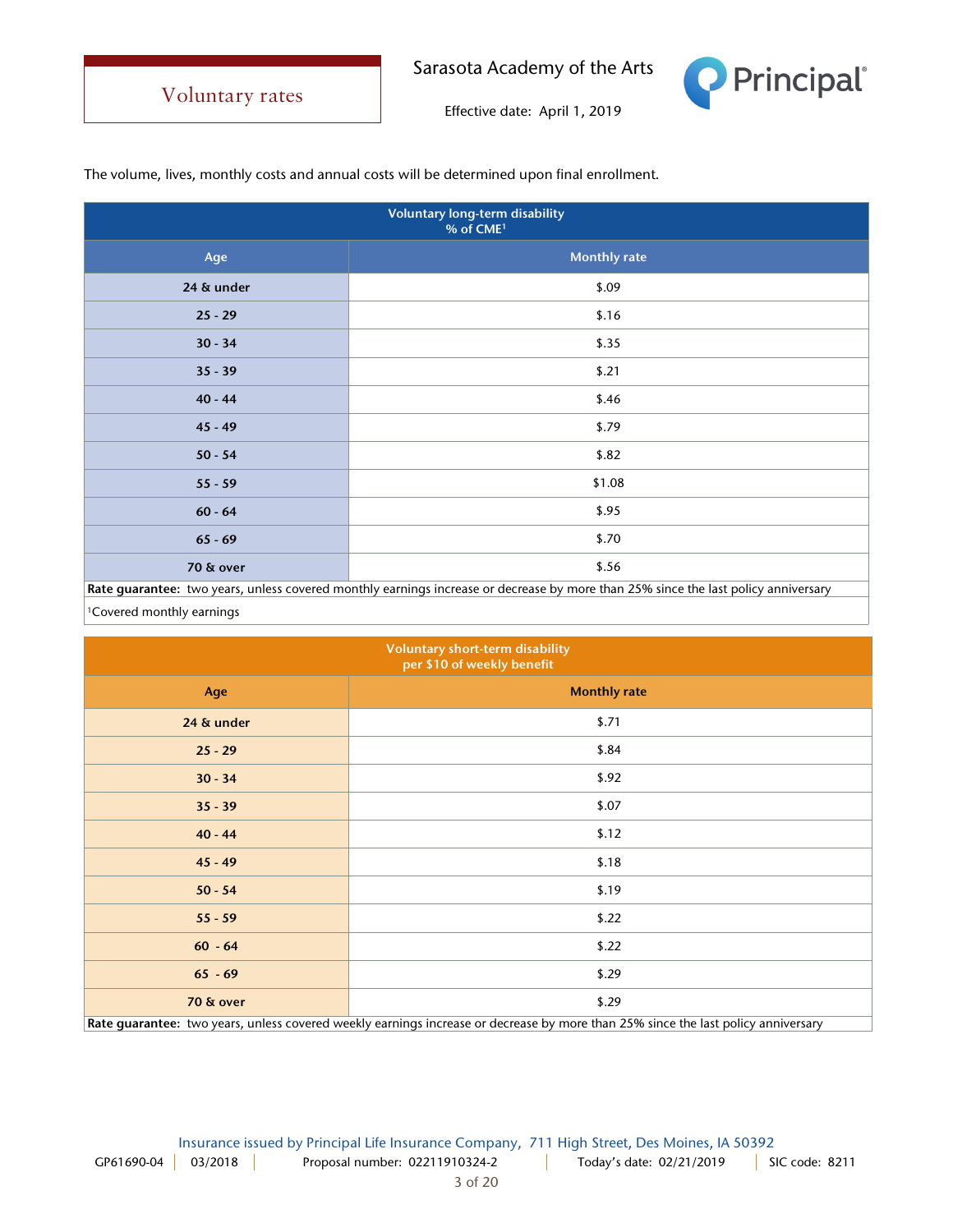

Effective date: April 1, 2019

| Off-the-job accident                                                                                      |                     |  |
|-----------------------------------------------------------------------------------------------------------|---------------------|--|
| all members                                                                                               |                     |  |
|                                                                                                           | <b>Monthly rate</b> |  |
| <b>Employee</b>                                                                                           | \$14.94             |  |
| Employee & spouse                                                                                         | \$22.49             |  |
| Employee & child(ren)                                                                                     | \$26.53             |  |
| Family                                                                                                    | \$40.38             |  |
| Rate guarantee: one year                                                                                  |                     |  |
| Rates include:<br>Accidental Death and Dismemberment (AD&D)<br>$\bullet$<br>Wellness benefit<br>$\bullet$ |                     |  |

ACCIDENT INSURANCE PROVIDES LIMITED BENEFITS.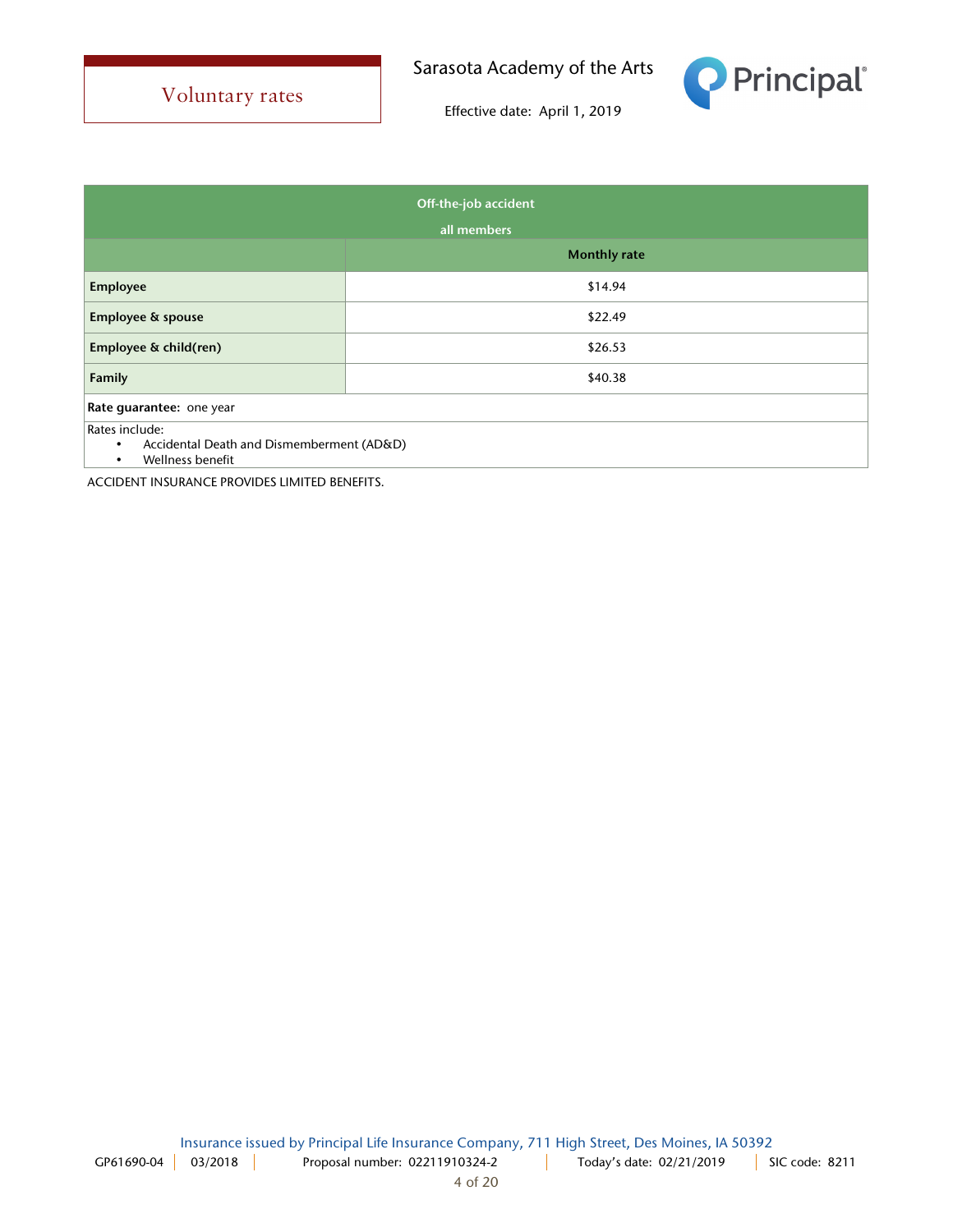

| <b>Group term life for</b><br>all members           |                                                                                                                                        |  |
|-----------------------------------------------------|----------------------------------------------------------------------------------------------------------------------------------------|--|
| Life benefit                                        | \$20,000 benefit                                                                                                                       |  |
| <b>Accidental Death and</b><br><b>Dismemberment</b> | \$20,000 benefit                                                                                                                       |  |
|                                                     | Coverage for employees on and off the job.                                                                                             |  |
| <b>Benefit age reduction</b>                        | 35% reduction at age 65 and an additional 15% reduction at age 70                                                                      |  |
|                                                     | Age reductions apply to the benefit amount after proof of good health.                                                                 |  |
| <b>Proof of good health</b>                         | Required for life insurance amounts greater than \$20,000                                                                              |  |
|                                                     | Persons age 70 and over shall have an amount that is the lesser of the amount shown<br>or the amount with the prior carrier.           |  |
|                                                     | Proof of good health is required if on the date the member becomes eligible for<br>coverage there are fewer than five members insured. |  |

| <b>Additional benefits</b>                          |                                                                                                                                                                                                                                                                                                                                                                                                                                                                                                                                                                                            |  |
|-----------------------------------------------------|--------------------------------------------------------------------------------------------------------------------------------------------------------------------------------------------------------------------------------------------------------------------------------------------------------------------------------------------------------------------------------------------------------------------------------------------------------------------------------------------------------------------------------------------------------------------------------------------|--|
| <b>Accelerated benefits</b>                         | Terminally ill employees can receive up to 75% of their life insurance benefit, up to<br>\$250,000, if their life expectancy is 12 months or less (as diagnosed by a physician) and<br>the death benefit is at least \$10,000. When an employee uses the accelerated benefit,<br>the death benefit is reduced by the accelerated benefit payment. There are possible tax<br>consequences to receiving an accelerated benefit payment and the employee should<br>contact a tax advisor for details. Receipt of accelerated benefits could also affect<br>eligibility for public assistance. |  |
| <b>Coverage during disability</b>                   | If an employee becomes totally disabled before age 60, coverage will continue and<br>premium will be waived. The employee must be totally disabled for 6 months before<br>the waiver begins. Coverage continues without premium payment until the employee<br>recovers or turns age 65, whichever occurs first. No benefits will be paid for any<br>disability that results from: willful self-injury or self-destruction, while sane or insane /<br>war or act of war / voluntary participation in an assault, felony, criminal activity,<br>insurrection, or riot.                       |  |
| <b>Accidental Death and</b><br><b>Dismemberment</b> | Benefit is paid when the loss occurs within 365 days of the accident.<br>Full benefit - Loss of life, loss of both hands, both feet, sight of both eyes, one<br>hand and sight of one eye, one foot and sight of one eye, or one hand and one<br>foot.<br>Half the benefit - Loss of one hand, one foot, or sight of one eye.<br>One fourth the benefit - Loss of thumb and index finger on the same hand.<br>$\bullet$                                                                                                                                                                    |  |
| Individual purchase rights                          | Employees who terminate employment may be able to convert to individual policies.<br>Upon coverage termination, employers are required to inform employees of their right<br>to convert to an individual policy without proof of good health. The purchase amount<br>varies depending on the termination situation.                                                                                                                                                                                                                                                                        |  |
| <b>Highlights</b>                                   |                                                                                                                                                                                                                                                                                                                                                                                                                                                                                                                                                                                            |  |
| Participation                                       | 100% participation for all non-contributory coverages.<br>$\bullet$<br>50% participation for all contributory coverages.                                                                                                                                                                                                                                                                                                                                                                                                                                                                   |  |

Insurance issued by Principal Life Insurance Company, 711 High Street, Des Moines, IA 50392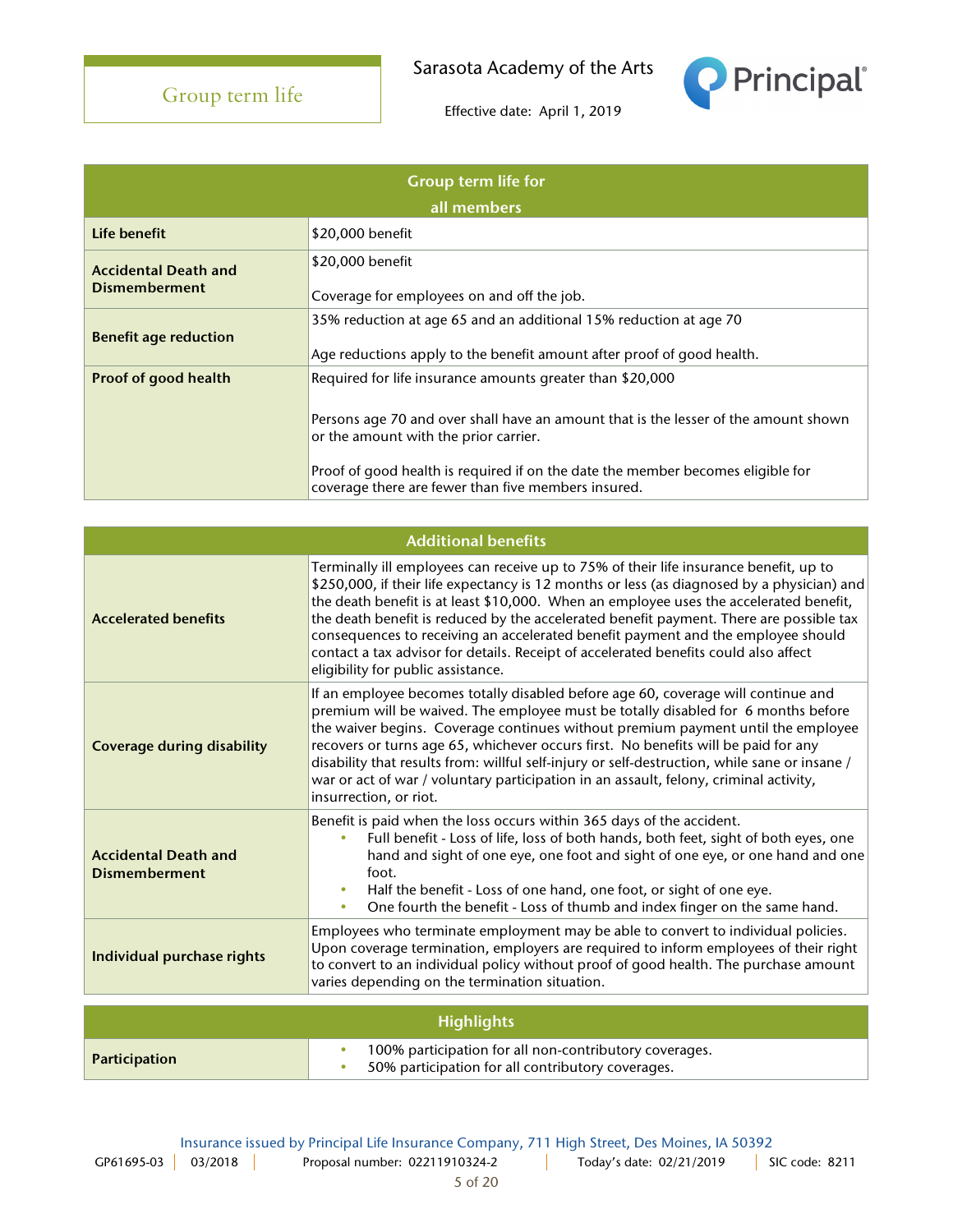**Principal** 

| continued                                  |                                                                                                                                                                                                                                                                                                                                                                                                                                                                                                                                                                                                                                                                                                                                                                                                                                                                                                                                                                                           |  |
|--------------------------------------------|-------------------------------------------------------------------------------------------------------------------------------------------------------------------------------------------------------------------------------------------------------------------------------------------------------------------------------------------------------------------------------------------------------------------------------------------------------------------------------------------------------------------------------------------------------------------------------------------------------------------------------------------------------------------------------------------------------------------------------------------------------------------------------------------------------------------------------------------------------------------------------------------------------------------------------------------------------------------------------------------|--|
| Eligibility                                | Employee:<br>Eligible employees include all active, full-time employees living in the United States<br>(except part-time, seasonal, temporary or contract employees) who work at least 30<br>hours per week.                                                                                                                                                                                                                                                                                                                                                                                                                                                                                                                                                                                                                                                                                                                                                                              |  |
| <b>Express claim processing</b>            | For claims meeting certain criteria, decisions are reached within 5 working days without<br>the employer or beneficiary submitting paperwork.                                                                                                                                                                                                                                                                                                                                                                                                                                                                                                                                                                                                                                                                                                                                                                                                                                             |  |
| Life benefit limitations and<br>exclusions | Benefits are not paid if you are outside the United States for certain reasons for more<br>than six months.                                                                                                                                                                                                                                                                                                                                                                                                                                                                                                                                                                                                                                                                                                                                                                                                                                                                               |  |
| <b>AD&amp;D</b> limitations                | Unless otherwise covered in the policy or required by state or federal law, AD&D<br>benefits are not paid for losses resulting from: willful self-injury or self-destruction /<br>disease or treatment of disease or complications following the surgical treatment of<br>disease / participation in certain criminal activities / participation in certain activities<br>such as flying, ballooning, parachuting, parasailing, bungee jumping or other<br>aeronautic activities / duty as a member of a military organization / war or act of war /<br>the use of alcohol, if the member's alcohol concentration level exceeds the legal limit in<br>the jurisdiction where the injury occurs / the member's operation of a motor vehicle or<br>motor boat if the member's alcohol concentration level exceeds the legal limit in the<br>jurisdiction where the injury occurs / the member's use of certain drugs, narcotics or<br>hallucinogens not prescribed by a licensed physician. |  |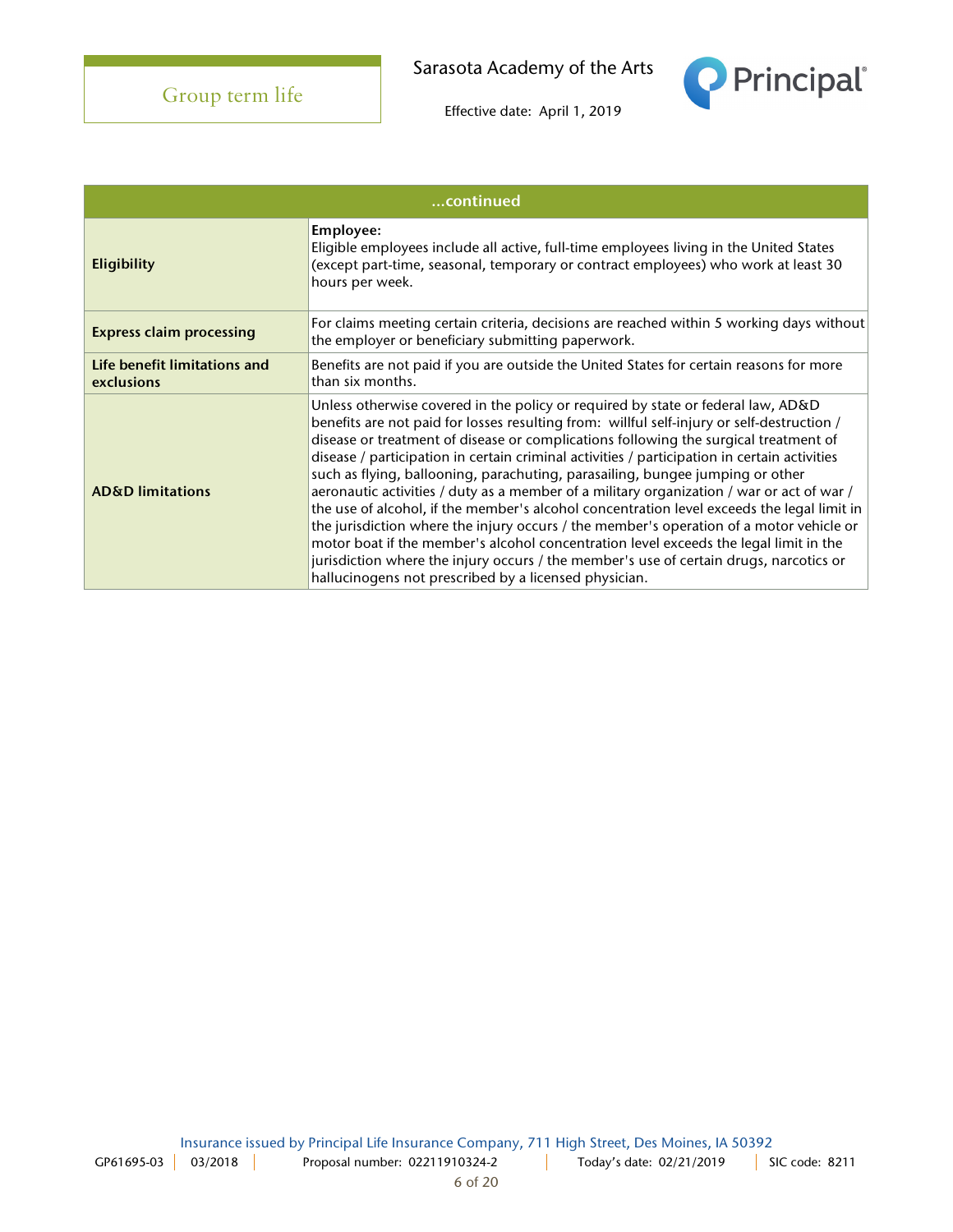

|                                                  | <u>all illeflibers</u>                                                                                                                                                                                                                                                                                                                                                                                                                                                                                                                                                                                                                                                                                                                                                                                        |  |
|--------------------------------------------------|---------------------------------------------------------------------------------------------------------------------------------------------------------------------------------------------------------------------------------------------------------------------------------------------------------------------------------------------------------------------------------------------------------------------------------------------------------------------------------------------------------------------------------------------------------------------------------------------------------------------------------------------------------------------------------------------------------------------------------------------------------------------------------------------------------------|--|
| "Or" definition of disability                    | During the first 12 months of the disability, an employee will be considered disabled if,<br>because of sickness, injury or pregnancy, one of the following applies:<br>Unable to perform a majority of the substantial and material duties of his/her<br>own job; OR<br>Unable to earn 80% of his/her predisability income while working in his/her<br>$\bullet$<br>own job in a modified capacity or any job.                                                                                                                                                                                                                                                                                                                                                                                               |  |
| <b>Elimination period</b>                        | Benefits begin on:<br>The 15th day for disability due to injury<br>The 15th day for disability due to sickness                                                                                                                                                                                                                                                                                                                                                                                                                                                                                                                                                                                                                                                                                                |  |
| <b>Weekly benefit</b>                            | Benefit percentage: 60% of predisability earnings<br>Maximum: \$1,500                                                                                                                                                                                                                                                                                                                                                                                                                                                                                                                                                                                                                                                                                                                                         |  |
| Minimum weekly benefit                           | \$15                                                                                                                                                                                                                                                                                                                                                                                                                                                                                                                                                                                                                                                                                                                                                                                                          |  |
| <b>Maximum benefit duration</b>                  | 11 weeks                                                                                                                                                                                                                                                                                                                                                                                                                                                                                                                                                                                                                                                                                                                                                                                                      |  |
| <b>Definition of earnings</b>                    | Base wage<br>Compensation for business owners covers the net profits plus salary, averaged over the<br>prior two calendar years.                                                                                                                                                                                                                                                                                                                                                                                                                                                                                                                                                                                                                                                                              |  |
| <b>Salary continuation</b>                       | Offset                                                                                                                                                                                                                                                                                                                                                                                                                                                                                                                                                                                                                                                                                                                                                                                                        |  |
| <b>Preexisting conditions</b>                    | 3 months prior / 12 months insured                                                                                                                                                                                                                                                                                                                                                                                                                                                                                                                                                                                                                                                                                                                                                                            |  |
| <b>Employer contributions</b>                    | Contributory - employer pays 0%                                                                                                                                                                                                                                                                                                                                                                                                                                                                                                                                                                                                                                                                                                                                                                               |  |
| <b>Employee participation</b>                    | 20% or 5 lives, whichever is greater                                                                                                                                                                                                                                                                                                                                                                                                                                                                                                                                                                                                                                                                                                                                                                          |  |
| <b>Maternity</b>                                 | Treated the same as any other disability                                                                                                                                                                                                                                                                                                                                                                                                                                                                                                                                                                                                                                                                                                                                                                      |  |
| <b>Coverage for work related</b><br>disabilities | No                                                                                                                                                                                                                                                                                                                                                                                                                                                                                                                                                                                                                                                                                                                                                                                                            |  |
| <b>Mandatory rehabilitation</b>                  | Yes                                                                                                                                                                                                                                                                                                                                                                                                                                                                                                                                                                                                                                                                                                                                                                                                           |  |
| <b>Replacement of a prior program</b>            | If this policy is replacing coverage under a prior program, replacement of prior plan<br>provisions may apply. If employees are not actively at work on the day coverage would<br>become effective, or become disabled due to a preexisting condition, they may still<br>qualify for benefits if they had STD coverage under a prior program, they are not<br>receiving any benefits under the prior program but would have been entitled to these<br>benefits if the prior program remained in force and no provision other than the actively<br>at work provision would otherwise prohibit benefits from being paid under our policy.<br>Any benefit payable is the lesser of the benefits under our policy or the benefits that<br>would have been paid under the prior program, had it remained in force. |  |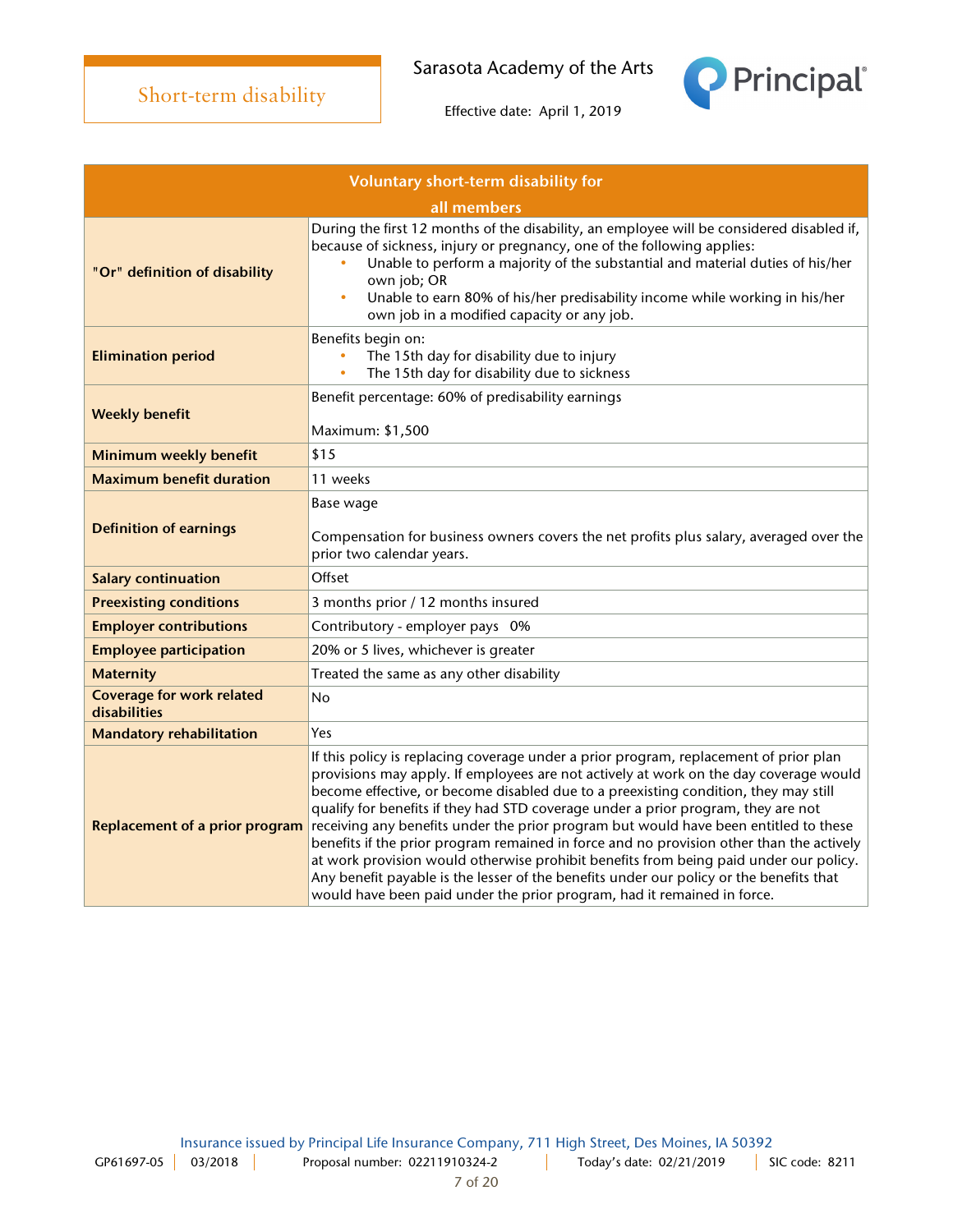

|                                  | continued                                                                                                                                                                                                                                                                                                                                                                                                                                                                                                                                                                                                                                                                                                                                                                                                                                                                                                           |  |  |
|----------------------------------|---------------------------------------------------------------------------------------------------------------------------------------------------------------------------------------------------------------------------------------------------------------------------------------------------------------------------------------------------------------------------------------------------------------------------------------------------------------------------------------------------------------------------------------------------------------------------------------------------------------------------------------------------------------------------------------------------------------------------------------------------------------------------------------------------------------------------------------------------------------------------------------------------------------------|--|--|
| <b>Income from other sources</b> | We coordinate disability benefits with income disabled employees receive from other<br>sources. These include all retirement or disability benefits that employees and their<br>dependents receive or could have received from Social Security or other government<br>agencies; salary continuance, personal time off or sick pay; Workers' Compensation<br>benefits; income from state disability plans; payments from policies that provide<br>coverage for time away from work, if paid in part by or deducted from payroll by the<br>policyholder; income from other group disability insurance policies; disability or<br>retirement benefits paid by pension plans sponsored by the policyholder; income<br>received from no-fault auto laws; renewal commissions received from the policyholder;<br>severance pay; and all payments for the month that the member receives under state<br>unemployment laws. |  |  |
|                                  | Other income sources do not include individual disability insurance; profit sharing<br>plans; thrift savings plans; nonqualified deferred compensation plans; 401(k) plans;<br>individual retirement accounts (IRAs); stock ownership plans; Keogh (HR-10) plans; any<br>cost of living increases paid in connection with other sources of income; Social Security<br>or pension plan payments that were being received prior to the current disability; and<br>any income the member receives for services rendered prior to the member's date of<br>disability.                                                                                                                                                                                                                                                                                                                                                   |  |  |
| <b>40 Hour work week</b>         | Included                                                                                                                                                                                                                                                                                                                                                                                                                                                                                                                                                                                                                                                                                                                                                                                                                                                                                                            |  |  |
| <b>Full capacity</b>             | Included                                                                                                                                                                                                                                                                                                                                                                                                                                                                                                                                                                                                                                                                                                                                                                                                                                                                                                            |  |  |
| <b>Limitations</b>               | The proposed policy contains restrictions and limitations. Before making a purchase<br>decision, review the following limitations and resolve any questions. The following<br>limitations and restrictions are applied as required by state law or as otherwise<br>described in the group policy.<br>No benefits will be paid to employees with disabilities resulting from: willful self injury<br>while sane or insane / war or an act of war / participation in an assault or felony / a new<br>or continuing disability that begins after an employee's benefit payment period has<br>ended, but the employee has not returned to active work / a work-related sickness or<br>injury.                                                                                                                                                                                                                           |  |  |
|                                  | <b>Preexisting Conditions</b><br>A preexisting condition is a sickness or injury, including all related conditions and<br>complications, or pregnancy for which employees received medical treatment,<br>consultation, care or service; or were prescribed or took prescription medications in the<br>three months prior to their effective date under the policy. Benefits will be payable<br>during the pre-existing investigation for up to 6 weeks following the date of disability.<br>Benefits are not paid beyond the date six weeks following the date of disability for<br>disabilities resulting from preexisting conditions unless, when employees become<br>disabled, they have been actively at work for one full day after being covered under the<br>policy for 12 consecutive months.<br>No benefits will be paid for any disability that is caused by, a complication of, or                       |  |  |
|                                  | resulting from the same preexisting condition that the employee had previously<br>received benefits for.                                                                                                                                                                                                                                                                                                                                                                                                                                                                                                                                                                                                                                                                                                                                                                                                            |  |  |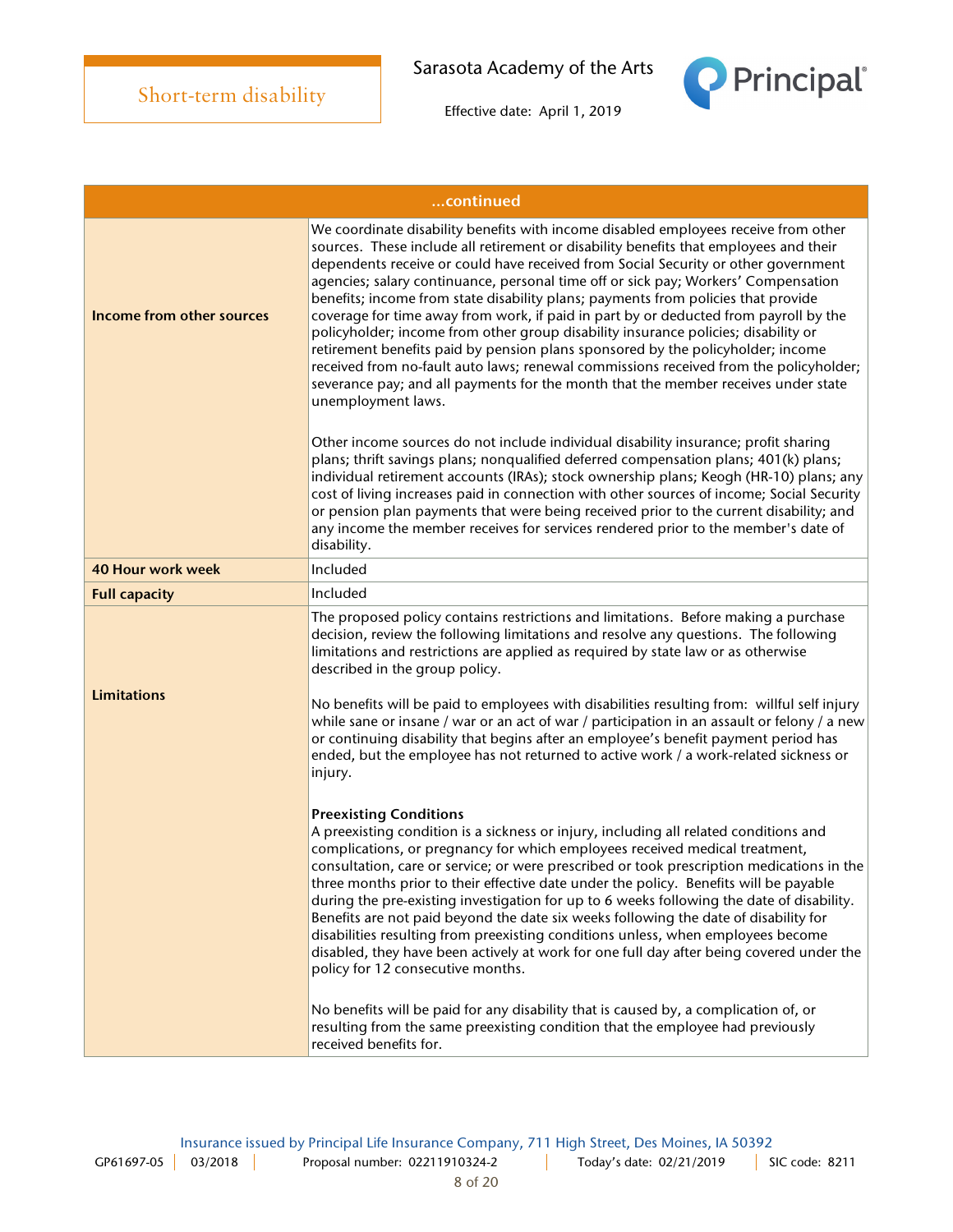

| www.continued                  |                                                                                                                               |  |
|--------------------------------|-------------------------------------------------------------------------------------------------------------------------------|--|
|                                | Preexisting condition limitation also apply for benefit increases due to amendments or changes in earnings of 25% or greater. |  |
|                                |                                                                                                                               |  |
| <b>Rehabilitation benefits</b> |                                                                                                                               |  |

| <u>IVAINDINAALVII DENEN</u> |                                                                                      |  |
|-----------------------------|--------------------------------------------------------------------------------------|--|
| Reasonable accommodation    | \$500                                                                                |  |
| benefit                     |                                                                                      |  |
|                             | <b>Rehabilitation incentive benefit</b> 5% increase in the weekly benefit percentage |  |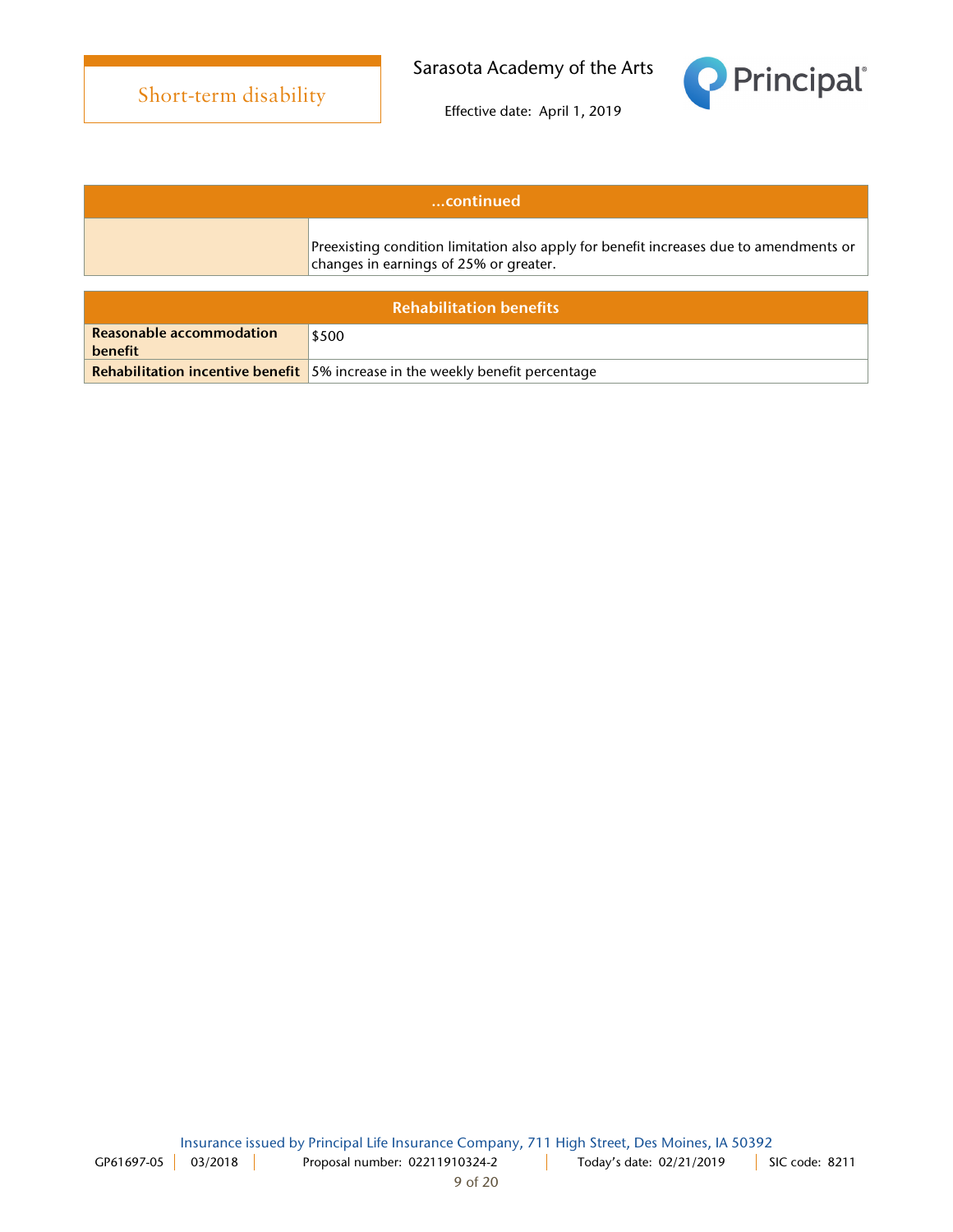

| <b>Highlights</b>                            |                                                                                                                                                                                                                                                                                                                                                                                                                                                                                                                                                                                                                                                                                                                                                                                                                                                                          |  |
|----------------------------------------------|--------------------------------------------------------------------------------------------------------------------------------------------------------------------------------------------------------------------------------------------------------------------------------------------------------------------------------------------------------------------------------------------------------------------------------------------------------------------------------------------------------------------------------------------------------------------------------------------------------------------------------------------------------------------------------------------------------------------------------------------------------------------------------------------------------------------------------------------------------------------------|--|
| <b>Eligible employees</b>                    | All active, full-time employees living in the United States (except part-time, seasonal,<br>temporary or contract employees) who work at least 30 hours per week.                                                                                                                                                                                                                                                                                                                                                                                                                                                                                                                                                                                                                                                                                                        |  |
| <b>Integration method</b>                    | Direct offsets                                                                                                                                                                                                                                                                                                                                                                                                                                                                                                                                                                                                                                                                                                                                                                                                                                                           |  |
| <b>Social security integration</b>           | Primary and family                                                                                                                                                                                                                                                                                                                                                                                                                                                                                                                                                                                                                                                                                                                                                                                                                                                       |  |
| <b>Re-enrollment of coverage</b>             | If employees contribute toward the cost of their STD coverage today and Principal Life<br>has agreed to a re-enrollment of coverage, employees may be required to submit proof<br>of good health depending on the method of re-enrollment.                                                                                                                                                                                                                                                                                                                                                                                                                                                                                                                                                                                                                               |  |
| Proof of good health                         | Required if fewer than 5 members insured.                                                                                                                                                                                                                                                                                                                                                                                                                                                                                                                                                                                                                                                                                                                                                                                                                                |  |
| <b>Recurring disability</b>                  | Disabled employees who recover and return to work for 30 days or less during the<br>benefit duration are not required to complete a new elimination period if they become<br>disabled again due to the same or related cause.                                                                                                                                                                                                                                                                                                                                                                                                                                                                                                                                                                                                                                            |  |
| <b>Weekly payment limit</b>                  | Benefits paid are reduced if total income exceeds 100% of predisability earnings. Total<br>income includes:<br>The employee's normal benefit payable<br>$\bullet$<br>Additional benefits payable under the policy<br>$\bullet$<br>Return to work earnings<br>$\bullet$<br>Other income sources defined in the policy<br>$\bullet$<br>PTO, sick pay, and salary continuance payments (if these income sources are<br>$\bullet$<br>not considered other income sources)                                                                                                                                                                                                                                                                                                                                                                                                    |  |
| <b>W-2 and FICA services</b>                 | Upon request, we offer W-2 preparation and FICA services for employees on disability.<br>W-2 - Prepare and mail to employees, report to appropriate governmental<br>agencies and provide employers with reports.<br>Standard FICA services - Calculate and withhold employees' portions of<br>appropriate taxes, deposit employee tax withholdings with appropriate<br>government agencies, provide employers with reports.<br>Additional FICA services* - Calculating and depositing the employer FICA<br>$\bullet$<br>match with the appropriate government agency, reporting FICA match on our<br>tax deposits, and issuing W-2's to each individual who received a disability<br>payment during the calendar year.<br>*Employers are still responsible for other tax reporting such as Federal Unemployment<br>Tax Act (FUTA) and State Unemployment Tax Act (SUTA). |  |
| <b>State mandated disability</b><br>benefits | The policy does not provide state mandated disability benefits in CA, NY, NJ, RI or HI                                                                                                                                                                                                                                                                                                                                                                                                                                                                                                                                                                                                                                                                                                                                                                                   |  |
| <b>Benefit payment period</b>                | In no event will a benefit payment continue beyond the lesser of the maximum benefit<br>duration or if any of the following occur: an employee recovers, ceases to be under<br>the regular and appropriate care of a physician, fails to provide any required proof of<br>disability, fails to submit to a required medical examination, fails to report income<br>from other sources or any other required earnings information, fails to pursue Social<br>Security disability benefits or Workers' Compensation benefits; or dies.                                                                                                                                                                                                                                                                                                                                     |  |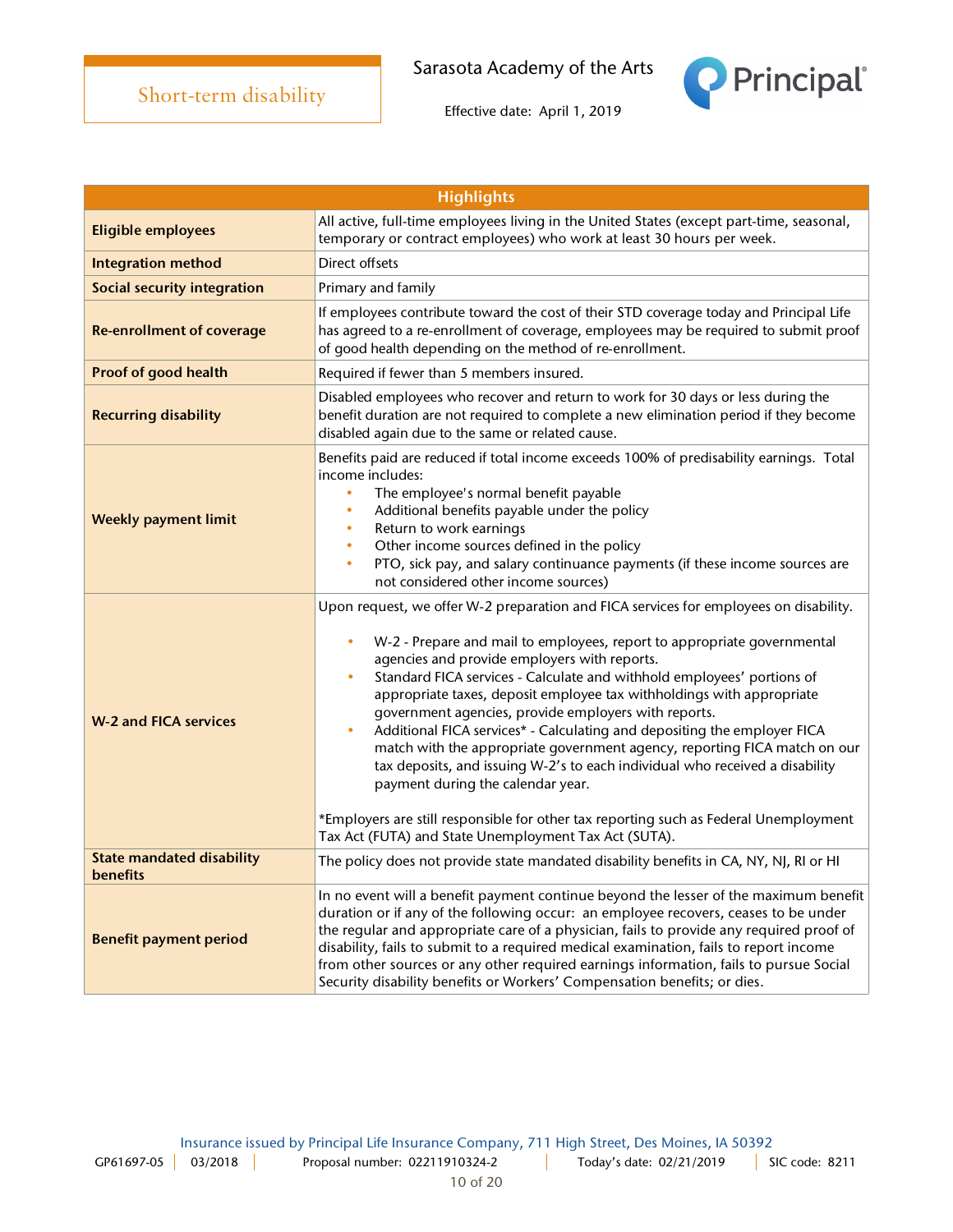



| Voluntary long-term disability for |                                                                                                                                                                                                                                                                                                                                                                                                                                                                                                                                                                                                                                                                                                                                                                                                                                                                                                                                                                                                                                                                                                                                                                                                                                                                                                                                                                                                               |
|------------------------------------|---------------------------------------------------------------------------------------------------------------------------------------------------------------------------------------------------------------------------------------------------------------------------------------------------------------------------------------------------------------------------------------------------------------------------------------------------------------------------------------------------------------------------------------------------------------------------------------------------------------------------------------------------------------------------------------------------------------------------------------------------------------------------------------------------------------------------------------------------------------------------------------------------------------------------------------------------------------------------------------------------------------------------------------------------------------------------------------------------------------------------------------------------------------------------------------------------------------------------------------------------------------------------------------------------------------------------------------------------------------------------------------------------------------|
| all members                        |                                                                                                                                                                                                                                                                                                                                                                                                                                                                                                                                                                                                                                                                                                                                                                                                                                                                                                                                                                                                                                                                                                                                                                                                                                                                                                                                                                                                               |
| "Or" definition of disability      | During the first 12 months, an employee will be considered disabled if, because of<br>sickness, injury or pregnancy, one of the following applies:<br>Unable to perform a majority of the substantial and material duties of his/her<br>own job; OR<br>Unable to earn 80% of his/her predisability income while working in his/her<br>$\bullet$<br>own job in a modified capacity or any job.<br>After the first 12 months of a disability, an employee will be considered disabled if,<br>because of sickness, injury or pregnancy during the elimination period and own<br>occupation period, one of the following applies:<br>Unable to perform a majority of the substantial and material duties of his/her<br>own occupation; OR<br>Unable to earn 80% of his/her predisability income while working in his/her<br>$\bullet$<br>own occupation in a modified capacity or any occupation.<br>An employee will be considered disabled if, after completing the elimination period<br>and own occupation period, one of the following applies:<br>Unable to perform a majority of the substantial and material duties of any<br>occupation for which he/she is or may reasonably become qualified based on<br>education, training or experience; OR<br>Unable to earn 80% of his/her predisability income while working in his/her<br>$\bullet$<br>own occupation or any occupation in a modified capacity. |
| Own occupation period              | 2 years                                                                                                                                                                                                                                                                                                                                                                                                                                                                                                                                                                                                                                                                                                                                                                                                                                                                                                                                                                                                                                                                                                                                                                                                                                                                                                                                                                                                       |
| <b>Elimination period</b>          | 90 days                                                                                                                                                                                                                                                                                                                                                                                                                                                                                                                                                                                                                                                                                                                                                                                                                                                                                                                                                                                                                                                                                                                                                                                                                                                                                                                                                                                                       |
| <b>Monthly benefit</b>             | Benefit percentage: 60% of predisability earnings<br>Maximum: \$6,000                                                                                                                                                                                                                                                                                                                                                                                                                                                                                                                                                                                                                                                                                                                                                                                                                                                                                                                                                                                                                                                                                                                                                                                                                                                                                                                                         |
| Minimum monthly benefit            | Minimum: \$100                                                                                                                                                                                                                                                                                                                                                                                                                                                                                                                                                                                                                                                                                                                                                                                                                                                                                                                                                                                                                                                                                                                                                                                                                                                                                                                                                                                                |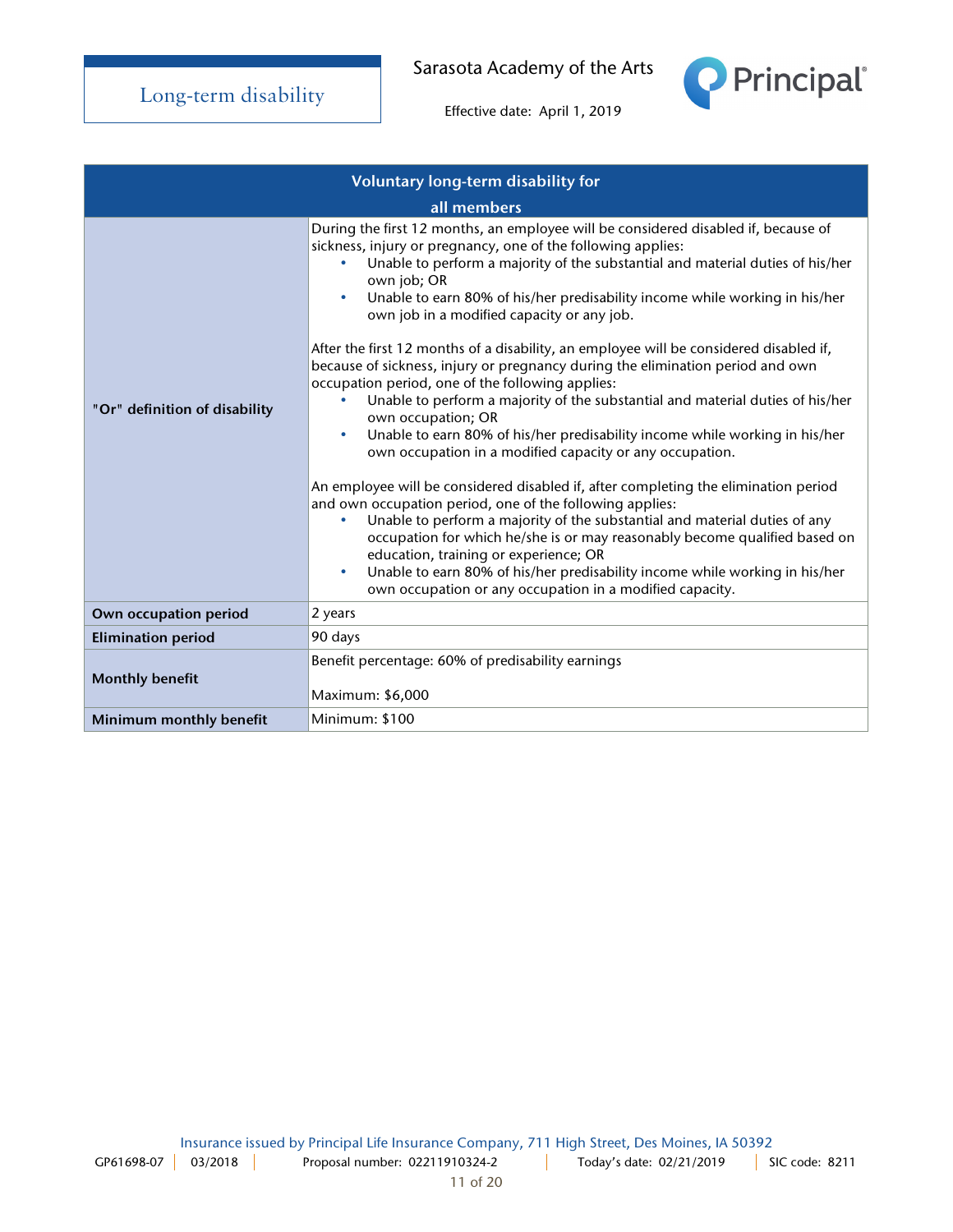

| continued                                 |                                                                                                                                                                                                                                                          |                                                                                                                                                                                                                                                                                                                                                                                                                                |
|-------------------------------------------|----------------------------------------------------------------------------------------------------------------------------------------------------------------------------------------------------------------------------------------------------------|--------------------------------------------------------------------------------------------------------------------------------------------------------------------------------------------------------------------------------------------------------------------------------------------------------------------------------------------------------------------------------------------------------------------------------|
|                                           | To age 65 (reducing benefit duration)<br>payable until the date the benefit payment period reaches the number of months<br>shown below:                                                                                                                  | For employees who become disabled before age 62, disability benefits are payable until<br>the later of the date they reach age 65 or 42 months after the benefit payment period<br>begins. For employees who become disabled at or after age 62, disability benefits are                                                                                                                                                       |
| <b>Benefit duration</b>                   | <b>Age disability occurs</b><br>Age 62<br>Age 63<br>Age 64<br>Age 65<br>Age 66<br>Age 67<br>Age 68<br>Age 69 and over<br>Disability benefits end when employees recover, cease to be under the regular and<br>or Workers' Compensation benefits, or die. | Length of benefit payment period<br>42 months<br>36 months<br>30 months<br>24 months<br>21 months<br>18 months<br>15 months<br>12 months<br>appropriate care of a physician, fail to provide any required proof of disability, fail to<br>submit to a required medical examination, fail to report income from other sources or<br>any other required earnings information, fail to pursue Social Security disability benefits |
| <b>Definition of earnings</b>             | Base wage<br>Compensation for business owners covers the net profits plus salary, averaged over the<br>prior two calendar years.                                                                                                                         |                                                                                                                                                                                                                                                                                                                                                                                                                                |
| Salary continuation                       | Offset                                                                                                                                                                                                                                                   |                                                                                                                                                                                                                                                                                                                                                                                                                                |
| <b>Preexisting conditions</b>             | 6 months prior / 12 months insured                                                                                                                                                                                                                       |                                                                                                                                                                                                                                                                                                                                                                                                                                |
| <b>Mental health conditions</b>           | 24 month benefit limit                                                                                                                                                                                                                                   |                                                                                                                                                                                                                                                                                                                                                                                                                                |
| Drug and alcohol abuse<br>conditions      | 24 month benefit limit                                                                                                                                                                                                                                   |                                                                                                                                                                                                                                                                                                                                                                                                                                |
| <b>Special conditions</b>                 | 24 month benefit limit                                                                                                                                                                                                                                   |                                                                                                                                                                                                                                                                                                                                                                                                                                |
| <b>Employer contributions</b>             | Contributory - employer pays 0%                                                                                                                                                                                                                          |                                                                                                                                                                                                                                                                                                                                                                                                                                |
| <b>Employee participation</b>             | 20% or 5 lives, whichever is greater                                                                                                                                                                                                                     |                                                                                                                                                                                                                                                                                                                                                                                                                                |
| <b>Integration method</b>                 | Direct                                                                                                                                                                                                                                                   |                                                                                                                                                                                                                                                                                                                                                                                                                                |
| Social security integration               | Primary and family                                                                                                                                                                                                                                       |                                                                                                                                                                                                                                                                                                                                                                                                                                |
| Work incentive benefit                    | 12 months                                                                                                                                                                                                                                                |                                                                                                                                                                                                                                                                                                                                                                                                                                |
| Coverage for work related<br>disabilities | Yes                                                                                                                                                                                                                                                      |                                                                                                                                                                                                                                                                                                                                                                                                                                |
| <b>Survivor benefit</b>                   | 3 months net, with optional accelerated payments                                                                                                                                                                                                         |                                                                                                                                                                                                                                                                                                                                                                                                                                |
| Mandatory rehabilitation                  | Included<br>benefits may cease.                                                                                                                                                                                                                          | If employees do not comply with the rehabilitation plan without good cause, disability                                                                                                                                                                                                                                                                                                                                         |

Insurance issued by Principal Life Insurance Company, 711 High Street, Des Moines, IA 50392 GP61698-07 03/2018 | Proposal number: 02211910324-2 | Today's date: 02/21/2019 | SIC code: 8211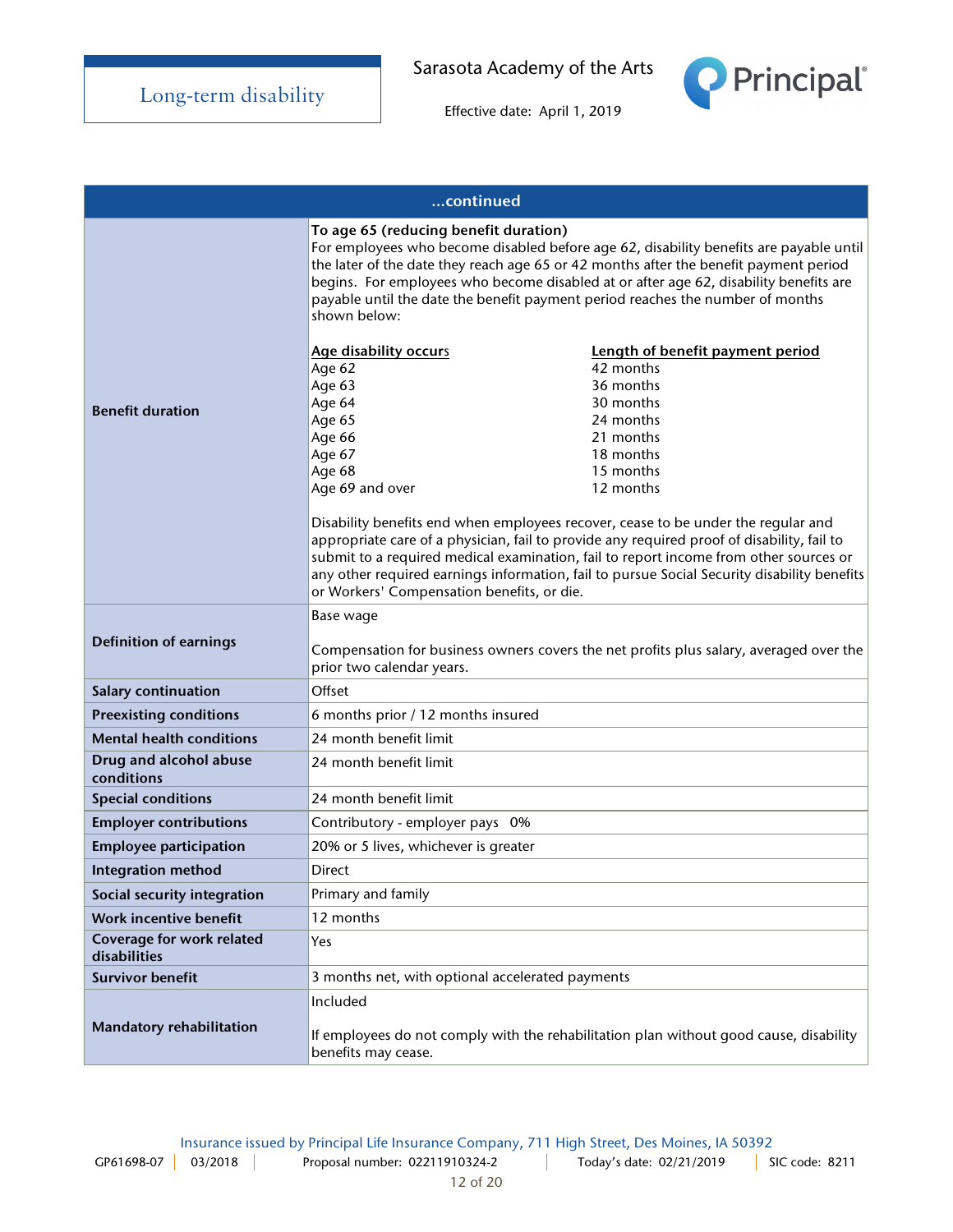

|                           | continued                                                                                                                                                                                                                                                                                                                                                                                                                                                                                                                                                                                                                                                                                                                                                                                                                                                                                                                                                                                                                                                                                                                                                                                                                                                                                                                                                                                                                                                                                                                                                                                                                                  |
|---------------------------|--------------------------------------------------------------------------------------------------------------------------------------------------------------------------------------------------------------------------------------------------------------------------------------------------------------------------------------------------------------------------------------------------------------------------------------------------------------------------------------------------------------------------------------------------------------------------------------------------------------------------------------------------------------------------------------------------------------------------------------------------------------------------------------------------------------------------------------------------------------------------------------------------------------------------------------------------------------------------------------------------------------------------------------------------------------------------------------------------------------------------------------------------------------------------------------------------------------------------------------------------------------------------------------------------------------------------------------------------------------------------------------------------------------------------------------------------------------------------------------------------------------------------------------------------------------------------------------------------------------------------------------------|
| <b>Integrated STD/LTD</b> | We integrate LTD and STD into a coordinated package with streamlined claims<br>administration and processing and smooth transition from STD to LTD without<br>payment gaps or benefit overlaps.                                                                                                                                                                                                                                                                                                                                                                                                                                                                                                                                                                                                                                                                                                                                                                                                                                                                                                                                                                                                                                                                                                                                                                                                                                                                                                                                                                                                                                            |
| Income from other sources | We coordinate disability benefits with income disabled employees receive from other<br>sources. These include all retirement or disability benefits that employees and their<br>dependents receive or could have received, from Social Security or other government<br>agencies; salary continuance; personal time off or sick pay; Workers' Compensation<br>benefits; income from state disability plans; payments from policies that provide<br>coverage for time away from work, if paid in part by or deducted from payroll by the<br>policyholder; income from other group disability insurance policies; disability or<br>retirement benefits paid by pension plans sponsored by the policyholder; income<br>received from no-fault auto laws; renewal commissions received from the policyholder;<br>severance pay; and all payments for the month that the member receives under state<br>unemployment laws.<br>Other income sources do not include individual disability insurance; profit sharing<br>plans; thrift savings plans; nonqualified deferred compensation plans; 401(k) plans;<br>individual retirement accounts (IRAs); stock ownership plans; Keogh (HR-10) plans; any<br>cost of living increases paid in connection with other sources of income; Social Security<br>or pension plan payments that were being received prior to the current disability; and<br>any income the member receives for services rendered prior to the member's date of<br>disability.<br>Any income the member receives for services rendered prior to the member's date of<br>disability will not be considered other income sources. |
| <b>Limitations</b>        | The proposed policy contains restrictions and limitations. Before making a purchase<br>decision, review the following limitations and resolve any questions. The following<br>limitations and restrictions are applied as required by state law or as otherwise<br>described in the group policy.<br>No benefits will be paid to employees with disabilities resulting from: willful self injury                                                                                                                                                                                                                                                                                                                                                                                                                                                                                                                                                                                                                                                                                                                                                                                                                                                                                                                                                                                                                                                                                                                                                                                                                                           |
|                           | while sane or insane / war or an act of war / participation in an assault or felony / a new<br>or continuing disability that begins after an employee's benefit payment period has<br>ended, but the employee has not returned to active work.                                                                                                                                                                                                                                                                                                                                                                                                                                                                                                                                                                                                                                                                                                                                                                                                                                                                                                                                                                                                                                                                                                                                                                                                                                                                                                                                                                                             |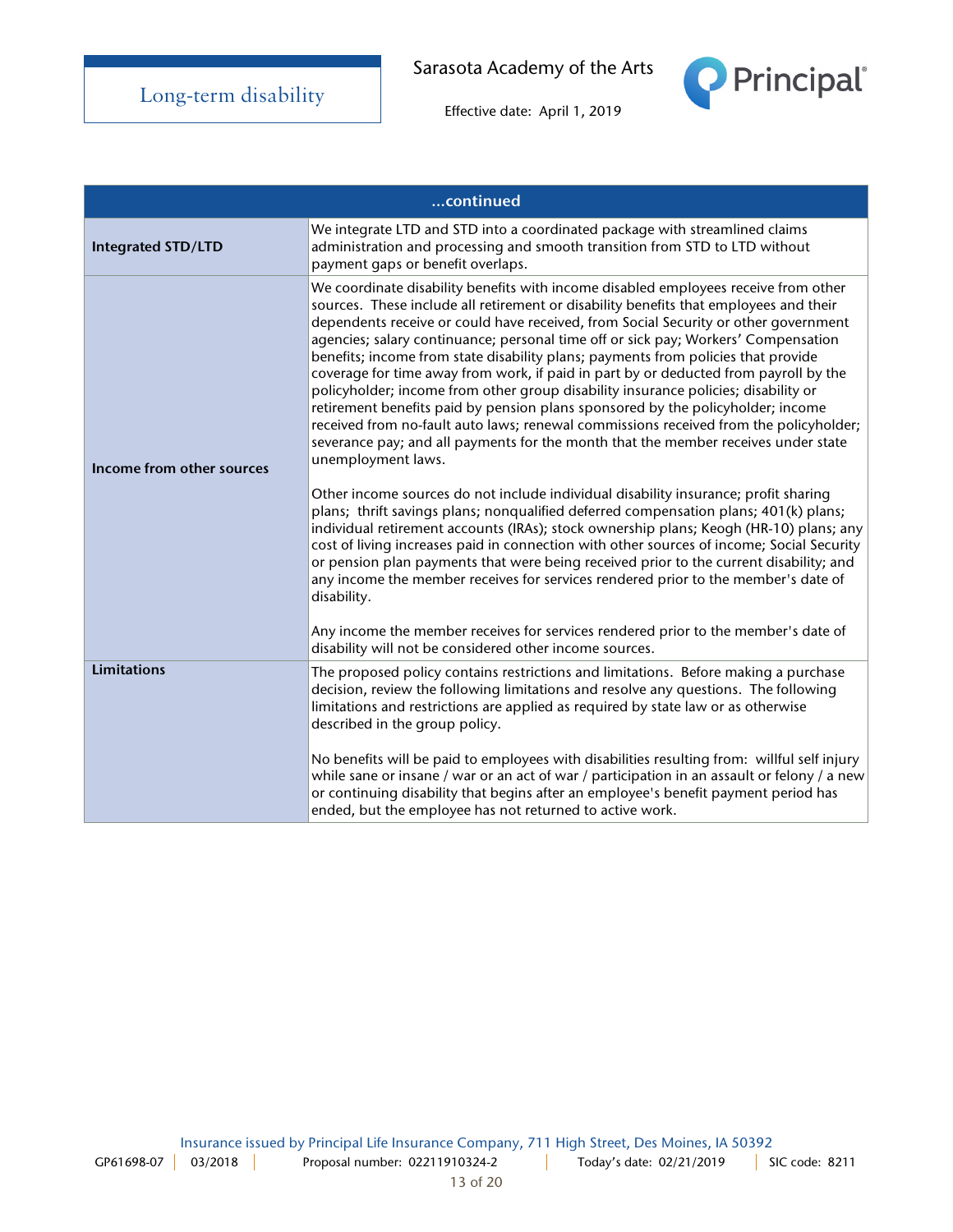

Effective date: April 1, 2019

| continued |                                                                                                                                                                                                                                                                                                                                                                                                                                                                                                                                                                                                                                                                                                                                                                                                                                                                                                                                                                                                                                                                                    |
|-----------|------------------------------------------------------------------------------------------------------------------------------------------------------------------------------------------------------------------------------------------------------------------------------------------------------------------------------------------------------------------------------------------------------------------------------------------------------------------------------------------------------------------------------------------------------------------------------------------------------------------------------------------------------------------------------------------------------------------------------------------------------------------------------------------------------------------------------------------------------------------------------------------------------------------------------------------------------------------------------------------------------------------------------------------------------------------------------------|
|           | Treatment of mental health conditions and drug and alcohol abuse conditions<br>and special conditions<br>A disability is considered due to alcohol, drug or chemical abuse, dependency or<br>addiction or a mental health condition or a special condition if the disability is caused<br>by one of these condition(s) and not by other disabling conditions.<br>The following maximum benefit payment periods apply:<br>Mental health conditions: 24 months<br>Alcohol, Drug or Chemical Abuse Conditions: 24 months<br>Special conditions: 24 months<br>The benefit payment period listed above is a lifetime maximum for all periods of<br>disability. All disabilities from conditions with the same maximum benefit payment<br>period contribute toward one lifetime maximum. However, if at the end of the benefit<br>duration, an employee is confined in a hospital or any other type of facility providing<br>treatment for any of these conditions, the benefit payment period may be extended to<br>include the time period an employee remains confined for treatment. |
|           | Special conditions are considered to be: thoracic outlet syndrome / headaches, such as<br>functional, migraine, organic, sinus and tension / chronic fatigue syndrome /<br>fibromyalgia / temporomandibular joint (TMJ) / cumulative trauma disorder, overuse<br>syndrome or repetitive stress disorder including carpal tunnel and ulnar tunnel<br>syndrome / environmental allergies and multiple chemical sensitivity / musculoskeletal<br>and connective tissue disorders of the neck and back, including any disease or disorder<br>of the cervical, thoracic and lumbosacral back and surrounding soft tissue, including<br>sprains and strains of joints and adjacent muscles, but not including conditions such as<br>arthritis, ruptured intervertebral discs, scoliosis, spinal fractures, spinal tumors,<br>malignancy or vascular malformations.                                                                                                                                                                                                                       |
|           | <b>Preexisting conditions</b>                                                                                                                                                                                                                                                                                                                                                                                                                                                                                                                                                                                                                                                                                                                                                                                                                                                                                                                                                                                                                                                      |
|           | A preexisting condition is a sickness or injury, including all related conditions and<br>complications, or pregnancy for which employees received medical treatment,<br>consultation, care or service; or were prescribed or took prescription medications in the<br>six months prior to their effective date under the policy. Benefits are not paid for<br>disabilities resulting from preexisting conditions unless, when employees become<br>disabled, they have been actively at work for one full day after being covered under the<br>policy for 12 consecutive months.                                                                                                                                                                                                                                                                                                                                                                                                                                                                                                     |

## Rehabilitation benefits

Rehabilitation incentive benefit  $\frac{1}{5\%}$  increase in the monthly benefit percentage for 12 months

| <b>Highlights</b>         |                                                                                                                                                                                                                                            |
|---------------------------|--------------------------------------------------------------------------------------------------------------------------------------------------------------------------------------------------------------------------------------------|
| Eligible employees        | All active, full-time employees living in the United States (except part-time, seasonal,<br>temporary or contract employees) who work at least 30 hours per week.                                                                          |
| Re-enrollment of coverage | If employees contribute toward the cost of their LTD coverage today and Principal Life<br>has agreed to a re-enrollment of coverage, employees may be required to submit proof<br>of good health depending on the method of re-enrollment. |
| Proof of good health      | Required if fewer than 5 members insured.                                                                                                                                                                                                  |

Insurance issued by Principal Life Insurance Company, 711 High Street, Des Moines, IA 50392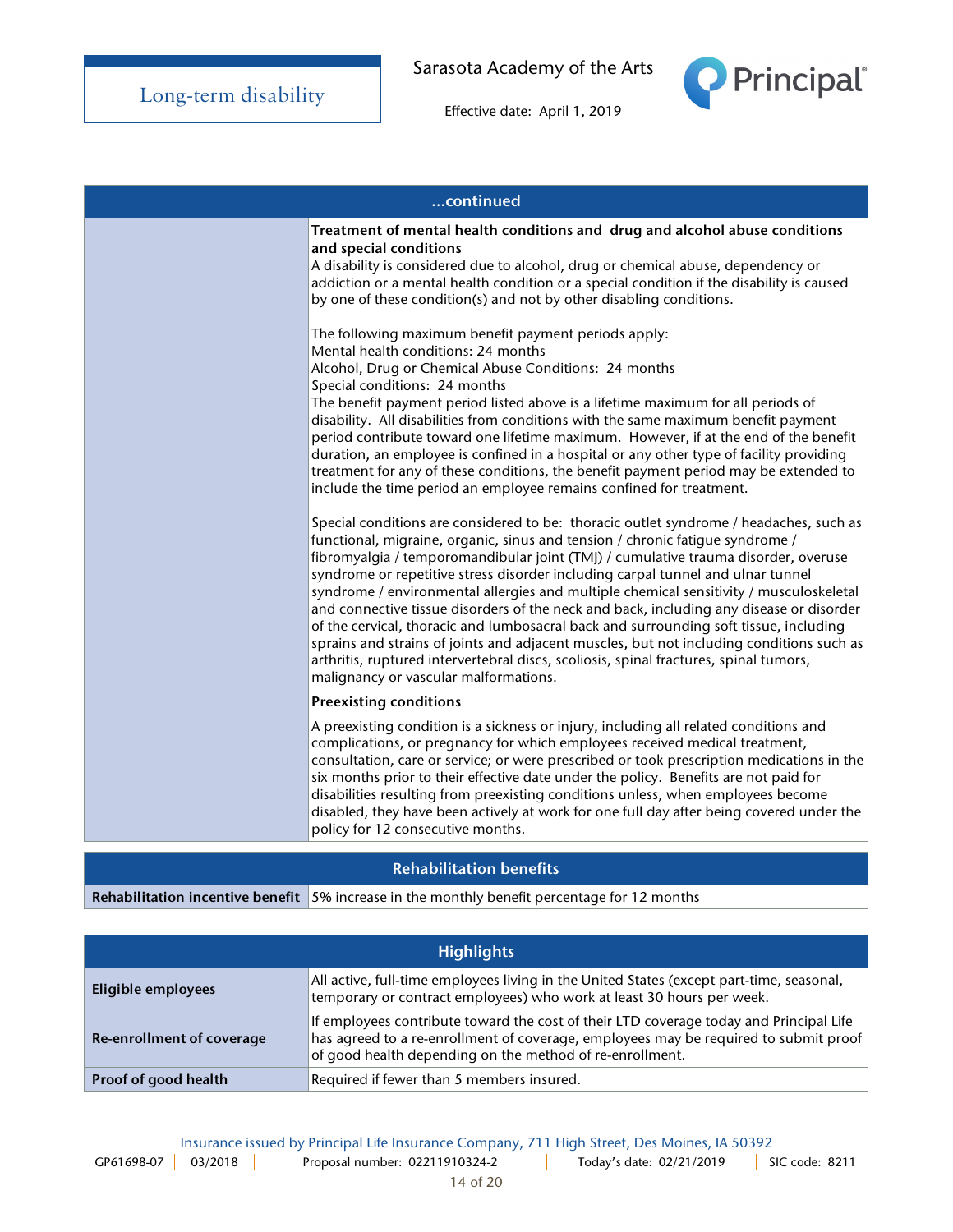

|                                                     | continued                                                                                                                                                                                                                                                                                                                                                                                                                                                                                                                                                                                                                                                                                                                                                                                                                                                                             |
|-----------------------------------------------------|---------------------------------------------------------------------------------------------------------------------------------------------------------------------------------------------------------------------------------------------------------------------------------------------------------------------------------------------------------------------------------------------------------------------------------------------------------------------------------------------------------------------------------------------------------------------------------------------------------------------------------------------------------------------------------------------------------------------------------------------------------------------------------------------------------------------------------------------------------------------------------------|
| <b>Recurring disability</b>                         | Disabled employees who recover and return to work for 6 months or less during the<br>benefit duration are not required to complete a new elimination period if they become<br>disabled again due to the same or related cause.                                                                                                                                                                                                                                                                                                                                                                                                                                                                                                                                                                                                                                                        |
| <b>Monthly payment limit</b>                        | Benefits paid are reduced if total income exceeds 100% of predisability earnings. Total<br>income includes:<br>The employee's normal benefit payable<br>۰<br>Additional benefits payable under the policy<br>$\bullet$<br>Return to work earnings<br>$\bullet$<br>Other income sources defined in the policy<br>$\bullet$<br>PTO, sick pay, and salary continuance payments (if these income sources are<br>$\bullet$<br>not considered direct offsets under other income sources)                                                                                                                                                                                                                                                                                                                                                                                                    |
| <b>W-2 and FICA services</b>                        | Upon request, we offer W-2 preparation and FICA services for employees on disability.<br>W-2 - Prepare and mail to employees, report to appropriate governmental<br>agencies and provide employers with reports.<br>Standard FICA services - Calculate and withhold employees' portions of<br>$\bullet$<br>appropriate taxes, deposit employee tax withholdings with appropriate<br>government agencies, provide employers with reports.<br>Additional FICA services* - Calculating and depositing the employer FICA<br>$\bullet$<br>match with the appropriate government agency, reporting FICA match on our<br>tax deposits, and issuing W-2's to each individual who received a disability<br>payment during the calendar year.<br>*Employers are still responsible for other tax reporting such as Federal Unemployment<br>Tax Act (FUTA) and State Unemployment Tax Act (SUTA). |
| <b>State mandated disability</b><br><b>benefits</b> | The policy does not provide state mandated disability benefits in CA, NY, NJ, RI or HI.                                                                                                                                                                                                                                                                                                                                                                                                                                                                                                                                                                                                                                                                                                                                                                                               |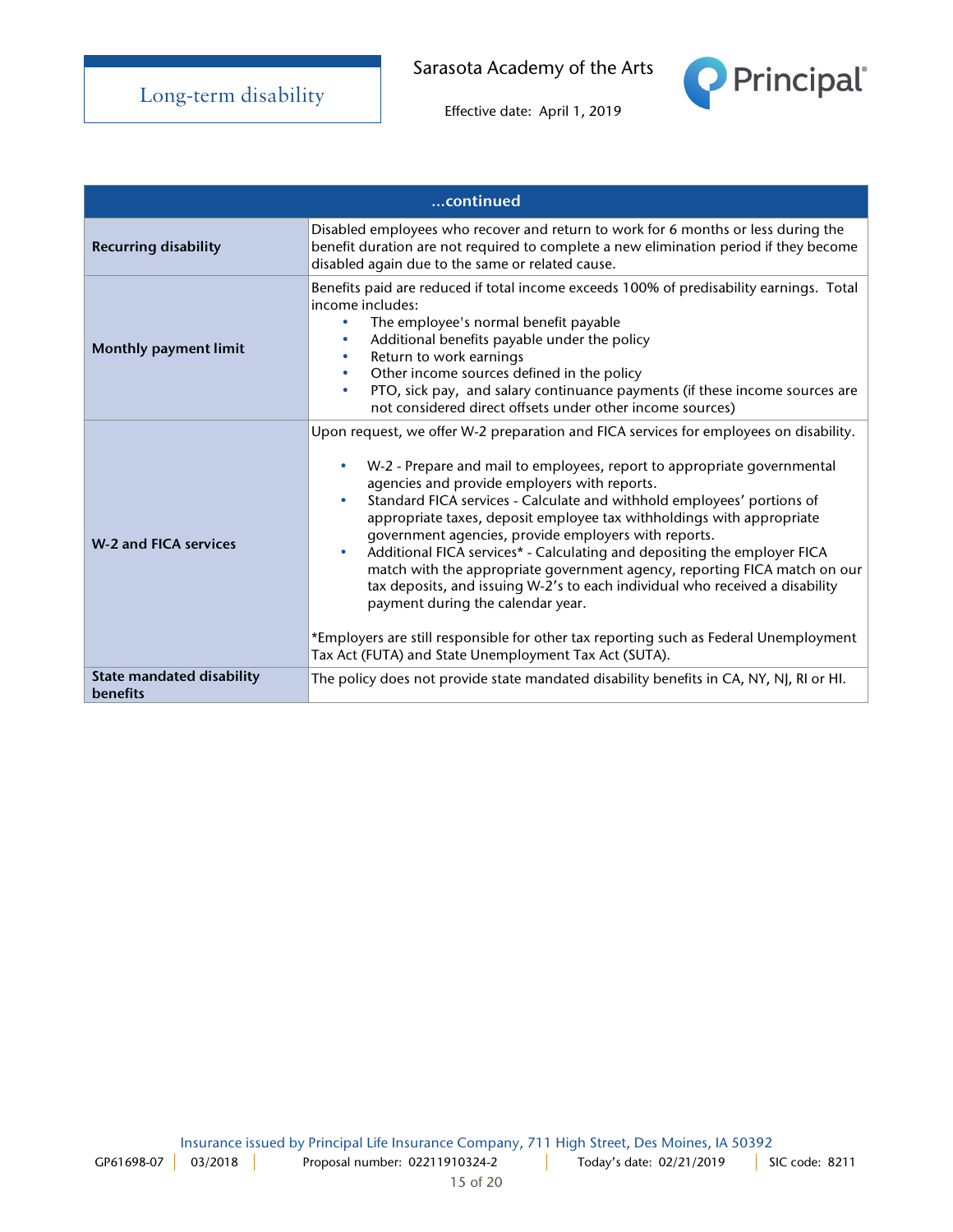Accident

Sarasota Academy of the Arts



| Off-the-job accident for                                                                                                                                                  |                |
|---------------------------------------------------------------------------------------------------------------------------------------------------------------------------|----------------|
| all members                                                                                                                                                               |                |
| <b>Benefits payable</b>                                                                                                                                                   |                |
| <b>Injury</b>                                                                                                                                                             | <b>Benefit</b> |
| <b>Burn</b>                                                                                                                                                               | Up to \$5,000  |
| Coma                                                                                                                                                                      | \$15,000       |
| Concussion                                                                                                                                                                | \$500          |
| Dental injury                                                                                                                                                             | \$500          |
| <b>Dislocation</b>                                                                                                                                                        | Up to \$7,500  |
| Eye injury with surgical repair                                                                                                                                           | \$500          |
| <b>Fracture</b>                                                                                                                                                           | Up to \$10,000 |
| Injuries not specifically listed                                                                                                                                          | \$100          |
| Internal injury                                                                                                                                                           | \$1,500        |
| Knee cartilage injury with surgical repair                                                                                                                                | \$1,500        |
| Ruptured disc with surgical repair                                                                                                                                        | \$1,500        |
| Tendon / ligament / rotator cuff injury with surgical repair                                                                                                              | \$1,500        |
| Accidental Death and Dismemberment (AD&D)                                                                                                                                 |                |
| <b>Employee</b>                                                                                                                                                           | \$25,000       |
| Spouse                                                                                                                                                                    | \$12,500       |
| Children                                                                                                                                                                  | \$6,250        |
| <b>Covered loss</b>                                                                                                                                                       | % of Benefit   |
| Loss of life; loss of both hands or both feet or one hand and foot; quadriplegia;<br>loss of speech and hearing in both ears; or loss of sight in both eyes               | 100%           |
| Loss of one hand or foot; paraplegia; hemiplegia; loss of use of one hand and foot<br>or both hands or feet; or loss of speech, hearing in both ears, or sight in one eye | 50%            |
| Loss of thumb and index finger on the same hand; loss of use of one arm, leg, hand<br>or foot; or loss of hearing in one ear                                              | 25%            |
| <b>Common carrier</b>                                                                                                                                                     | 200%           |
| Seat belt/airbag                                                                                                                                                          | 25%            |
| Repatriation                                                                                                                                                              | Up to 10%      |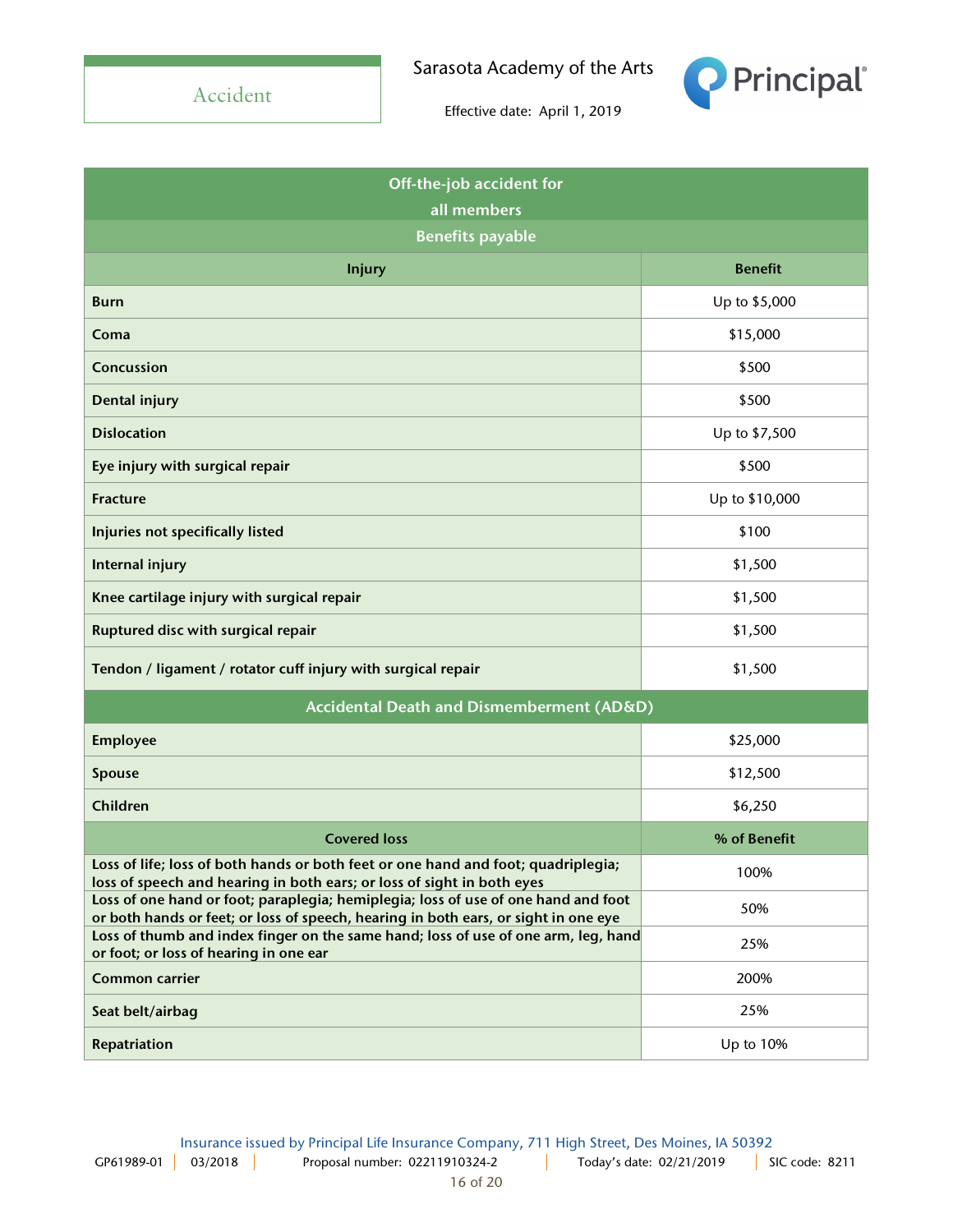

| continued         |                                                                                                                                                                                                                                                                                                                                                                                                                                                                                                                                                                                                                                                                                                                                                                                                                                                                                                                                                                                                                                                                                                                                                                      |
|-------------------|----------------------------------------------------------------------------------------------------------------------------------------------------------------------------------------------------------------------------------------------------------------------------------------------------------------------------------------------------------------------------------------------------------------------------------------------------------------------------------------------------------------------------------------------------------------------------------------------------------------------------------------------------------------------------------------------------------------------------------------------------------------------------------------------------------------------------------------------------------------------------------------------------------------------------------------------------------------------------------------------------------------------------------------------------------------------------------------------------------------------------------------------------------------------|
|                   | <b>Additional benefits</b>                                                                                                                                                                                                                                                                                                                                                                                                                                                                                                                                                                                                                                                                                                                                                                                                                                                                                                                                                                                                                                                                                                                                           |
| <b>Wellness</b>   | Employees or spouses who have a covered wellness test performed may be eligible for a<br>\$50 benefit. This benefit is payable once per calendar year.                                                                                                                                                                                                                                                                                                                                                                                                                                                                                                                                                                                                                                                                                                                                                                                                                                                                                                                                                                                                               |
| <b>Highlights</b> |                                                                                                                                                                                                                                                                                                                                                                                                                                                                                                                                                                                                                                                                                                                                                                                                                                                                                                                                                                                                                                                                                                                                                                      |
| Participation     | 10% or 5 lives, whichever is greater.                                                                                                                                                                                                                                                                                                                                                                                                                                                                                                                                                                                                                                                                                                                                                                                                                                                                                                                                                                                                                                                                                                                                |
| Eligibility       | Employee:<br>Eligible employees include all active, full-time employees living in the United States<br>(except part-time, seasonal, temporary or contract employees) who work at least 30<br>hours per week. Employees must be enrolled with coverage before it can be offered to<br>their dependents.                                                                                                                                                                                                                                                                                                                                                                                                                                                                                                                                                                                                                                                                                                                                                                                                                                                               |
|                   | Dependent:<br>Eligible dependents include the employee's spouse and children. Additional eligibility<br>requirements may apply.                                                                                                                                                                                                                                                                                                                                                                                                                                                                                                                                                                                                                                                                                                                                                                                                                                                                                                                                                                                                                                      |
| Limitations       | <b>ACCIDENT INSURANCE PROVIDES LIMITED BENEFITS.</b><br>Benefits will not be paid for an injury resulting from willful self-injury or self-destruction<br>/ an auto-erotic activity / war or act of war / participation in certain criminal activities /<br>duty as a member of a military organization / injuries diagnosed outside of the United<br>States unless confirmed by a physician in the United States / the use of any drug not<br>prescribed by a physician or not used in a manner consistent with a prescription /<br>deliberate use of poison, gas, fumes, or household items / intoxication / sickness,<br>disease, treatment of disease, or complications following the surgical treatment of<br>disease / participation in certain activities such as flying, ballooning, parachuting,<br>parasailing, bungee jumping or other aeronautic activities / riding in any vehicle in a<br>race, stunt show or speed test / any dental injury from biting or chewing / participating<br>in any semi-professional or professional competitive athletic activity / any injury to a<br>child received during child birth / injury arising from employment. |
| <b>Exclusions</b> | No benefits will be paid for any injury incurred while residing outside the United States<br>for more than six months / incurred while incarcerated in any type of penal or detention<br>facility / for which proof is submitted by a physician who is part of the covered person's<br>immediate family.                                                                                                                                                                                                                                                                                                                                                                                                                                                                                                                                                                                                                                                                                                                                                                                                                                                             |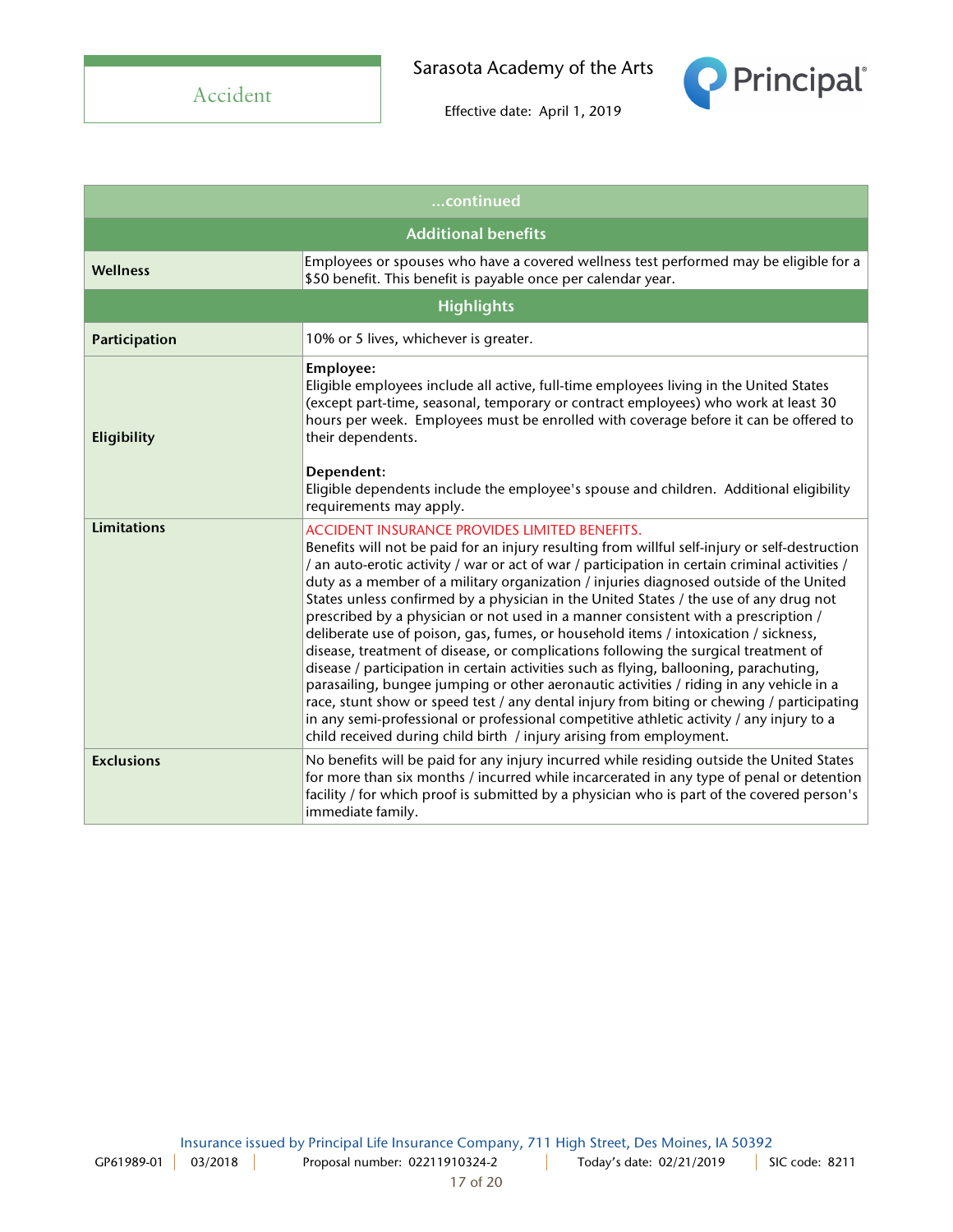**Principal** 



Effective date: April 1, 2019



These discounts are not insurance.

The discounts and services listed here are available to members, and/or their dependents or beneficiaries, with group coverage underwritten by or with administrative services provided by Principal Life Insurance Company. The discounts and services are not a part of the policy or contract and may be changed or discontinued at any time. Although Principal has arranged to make these programs available to you, the third party providers are solely responsible for their products and services.

<sup>1</sup>Participants are responsible for any incurred fees or expenses. Insured transportation services are administered by AXA Assistance USA, Inc. and underwritten by a third-party licensed insurance company.

<sup>2</sup>The use of the services provided by ARAG® Services, LLC should not be considered as a substitute for consultation with an attorney.

<sup>3</sup>The use of services provided by Magellan Healthcare is not a substitute for consultation with a licensed medical professional. Principal Life Insurance Company is not responsible for any loss, injury, claim, liability, or damages related to the use of Grief Support Services. Magellan Healthcare is not a member of the Principal Financial Group®.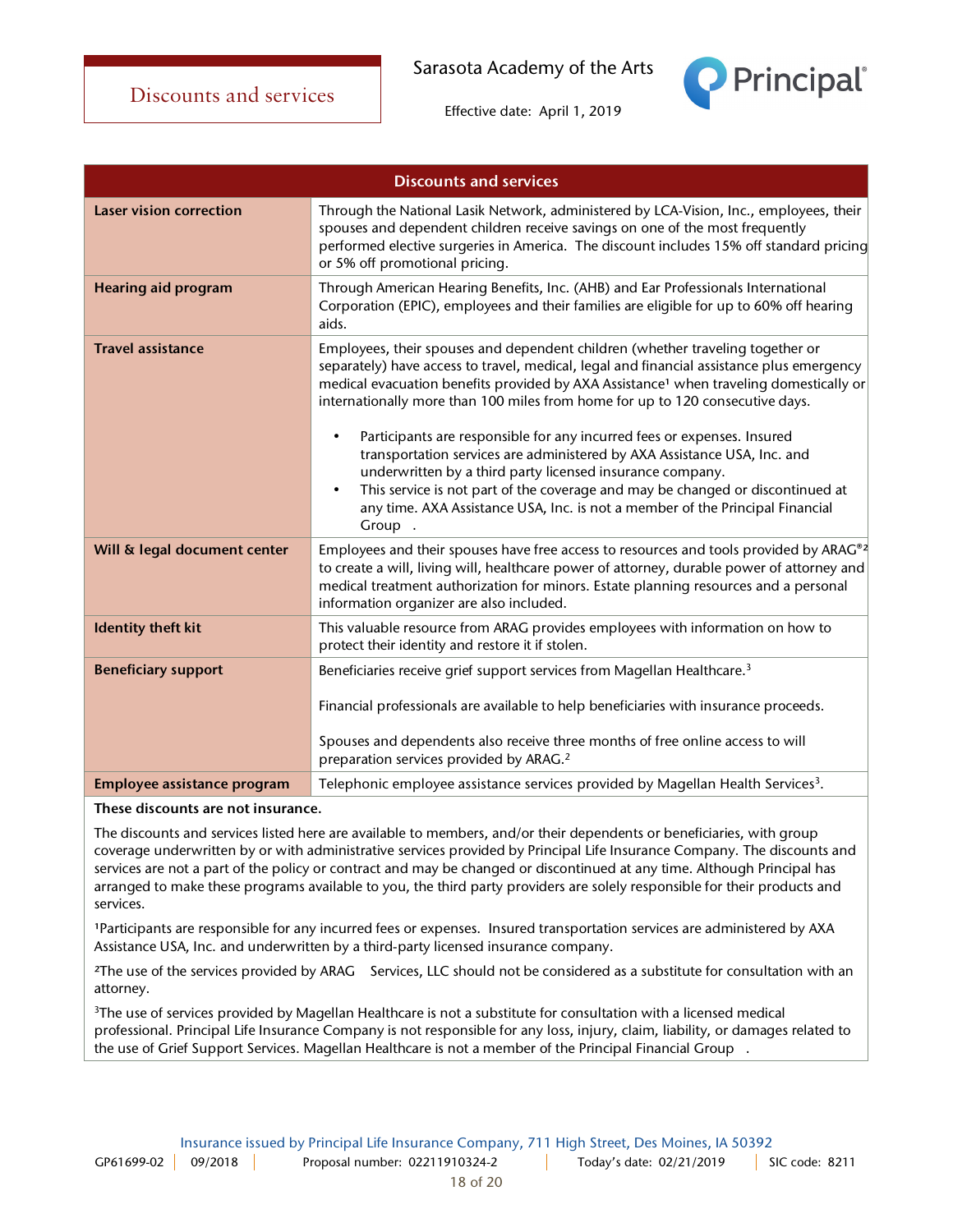

| <b>Our services</b>                                     |                                                                                                                                                                                                                                                                                                                                                                                                                                                                                                                        |
|---------------------------------------------------------|------------------------------------------------------------------------------------------------------------------------------------------------------------------------------------------------------------------------------------------------------------------------------------------------------------------------------------------------------------------------------------------------------------------------------------------------------------------------------------------------------------------------|
| <b>Online benefit administration</b>                    | eService offers free administration and management of all group insurance for<br>employers and employees. Employers can add or remove employees, view and<br>update employee information, pay premiums and more. Employees can view<br>statuses of claims, confirm covered dependents and more.                                                                                                                                                                                                                        |
| <b>Claim services</b>                                   | At Principal Life, we know filing a claim is a defining moment for clients. That's why<br>we strive to make the claims process quick and easy for our customers.                                                                                                                                                                                                                                                                                                                                                       |
| <b>Simple payroll deduction</b>                         | We make employee payroll deductions easy by aligning your bill with your<br>employees' pay frequency: weekly, bi-weekly, monthly and bi-monthly.                                                                                                                                                                                                                                                                                                                                                                       |
| <b>General provisions</b>                               |                                                                                                                                                                                                                                                                                                                                                                                                                                                                                                                        |
| <b>Renewing your coverage</b>                           | Your insurance runs annually or based on your rate guarantee period, but no less than<br>annually, unless the policy terminates before that date. While the insurance is in force<br>and subject to its termination provisions, you may renew at the applicable premium<br>rates in effect on your anniversary.                                                                                                                                                                                                        |
| <b>Termination and renewability</b><br>of your coverage | The insurance is renewable at your option. Principal Life has the right to nonrenew or<br>terminate the insurance if: you fail to pay premium / fraud or misrepresentation<br>occurs / your company relocates to a state where Principal Life does not offer group<br>coverage(s) provided by your policy / your company no longer meets the participation<br>or contribution rules / you no longer qualify as an eligible business or group / we give<br>you advance notice of termination as required by your state. |
| <b>Policy changes</b>                                   | Principal Life has the right to modify coverage under the group policy at any time to<br>meet legal requirements or to ensure consistent application of policy provisions. In<br>addition, you may request coverage changes, subject to approval by Principal Life.                                                                                                                                                                                                                                                    |
| <b>Federal and state laws</b>                           | Various federal and state laws may affect the rights of insureds to continue coverage.<br>The Consolidated Omnibus Budget Reconciliation Act of 1985 (COBRA), the Family<br>Medical Leave Act (FMLA) and the Uniform Services Employment and Reemployment<br>Rights Act of 1994 (USERRA) are examples. As an employer, you are responsible for<br>meeting the obligations imposed by any federal and state continuation laws. However,<br>we design and administer our policies to comply.                             |